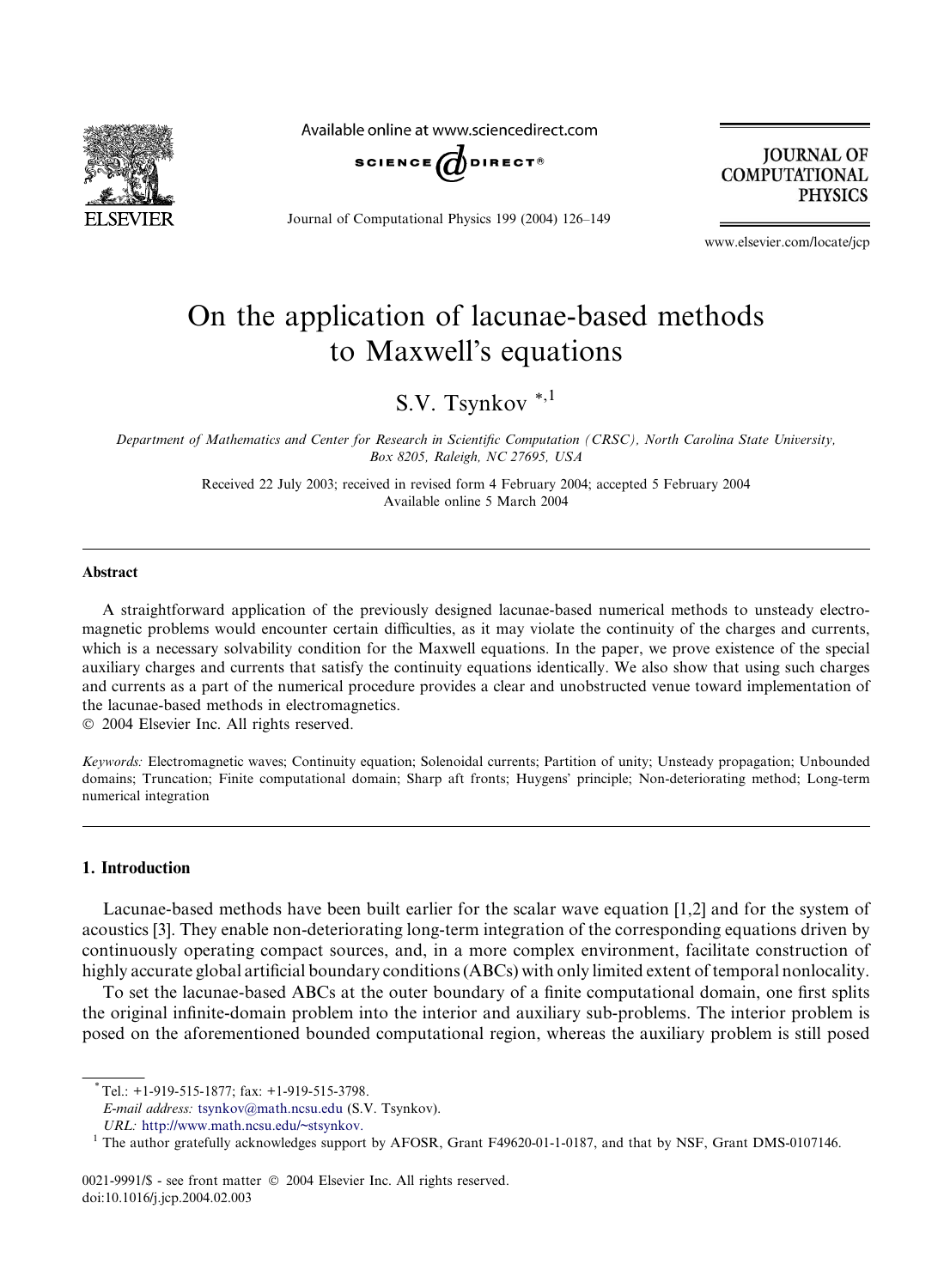on the entire space. The two problems are connected to one another in such a way that the source terms of the auxiliary problem depend on the interior solution right inside the boundary, and the solution of the auxiliary problem right outside the boundary provides the required closure for the interior formulation, i.e., the ABCs. The key objective and key advantage of employing this decomposition is that in a number of interesting cases the auxiliary problem can be formulated so that its solutions would have lacunae. In other words, the auxiliary problem would satisfy the Huygens' principle, which characterizes certain hyperbolic PDEs in odd-dimension spaces. The presence of lacunae can be translated into an efficient non-deteriorating numerical algorithm for integrating the auxiliary problem, which, in turn, yields the ABCs whose restricted nonlocality in time does not come at the expense of introducing any approximations and/or simplifications to the original model, but rather reflects the fundamental properties of the corresponding solutions.

As, however, shown in Section 3 of the paper, a key obstacle for implementation of the lacunae-based methods in electromagnetics happens to be the necessary requirement of continuity for the charges and currents that drive the Maxwell equations. More precisely, using the lacunae-based integration in its original form [1–3] may violate the continuity, thus rendering the corresponding auxiliary problem unsolvable. In the paper, we prove existence of a special class of auxiliary currents and charges that satisfy the continuity requirement identically (solenoidal currents and zero charges). We also prove that employing the solenoidal auxiliary currents in the numerical procedure helps eliminate the foregoing hurdle and does allow for the use of lacunae-based algorithms in electromagnetics. This is the central theoretical conclusion of the paper, which is also corroborated in Section 5 by a series of numerical demonstrations. The computations of Section 5 are conducted for the cylindrically symmetric case, which helps us keep their overall cost low, while still preserving the vital three-dimensional effects. Besides, cylindrical symmetry leads to a rather simple algorithm for obtaining the solenoidal currents. Implementation of a more general algorithm will be reported in the forthcoming publication [4].

## 2. Maxwells equations and solenoidal currents

The propagation of electromagnetic waves in vacuum is governed by the Maxwell system of equations:

$$
\frac{1}{c} \frac{\partial H}{\partial t} + \text{curl} E = -\frac{4\pi}{c} \mathbf{j}_{m}, \quad \text{div} \, H = 4\pi \rho_{m}, \n\frac{1}{c} \frac{\partial E}{\partial t} - \text{curl} \, H = -\frac{4\pi}{c} \mathbf{j}, \quad \text{div} \, E = 4\pi \rho.
$$
\n(1)

In system (1), E is the electric field, H is the magnetic field, c is the speed of light, and the normalization is chosen so that both the permittivity and permeability of vacuum are equal to one:  $\varepsilon_0 = \mu_0 = 1$ . System (1) is driven by the extraneous electric charges  $\rho = \rho(x, t)$  and currents  $\mathbf{j} = \mathbf{j}(x, t)$ , as well as by the magnetic charges  $\rho_m = \rho_m(x, t)$  and currents  $j_m = j_m(x, t)$ . Note that whereas the electric quantities  $\rho$  and j have a precise physical meaning, see, e.g. [5], the magnetic quantities  $\rho_m$  and  $j_m$  in (1) should be interpreted as no more than mathematical artifacts. They are nonexistent in nature and we introduce them in (1) because they will appear in the context of subsequent intermediate derivations; they, however, will never be a part of any final result.

A very important property of system (1) is the necessary solvability condition that its right-hand sides (RHSs) must satisfy. By taking divergence of each unsteady equation of (1) and substituting the corresponding steady-state equation we obtain

$$
\frac{\partial \rho}{\partial t} + \text{div} \mathbf{j} = 0,\tag{2a}
$$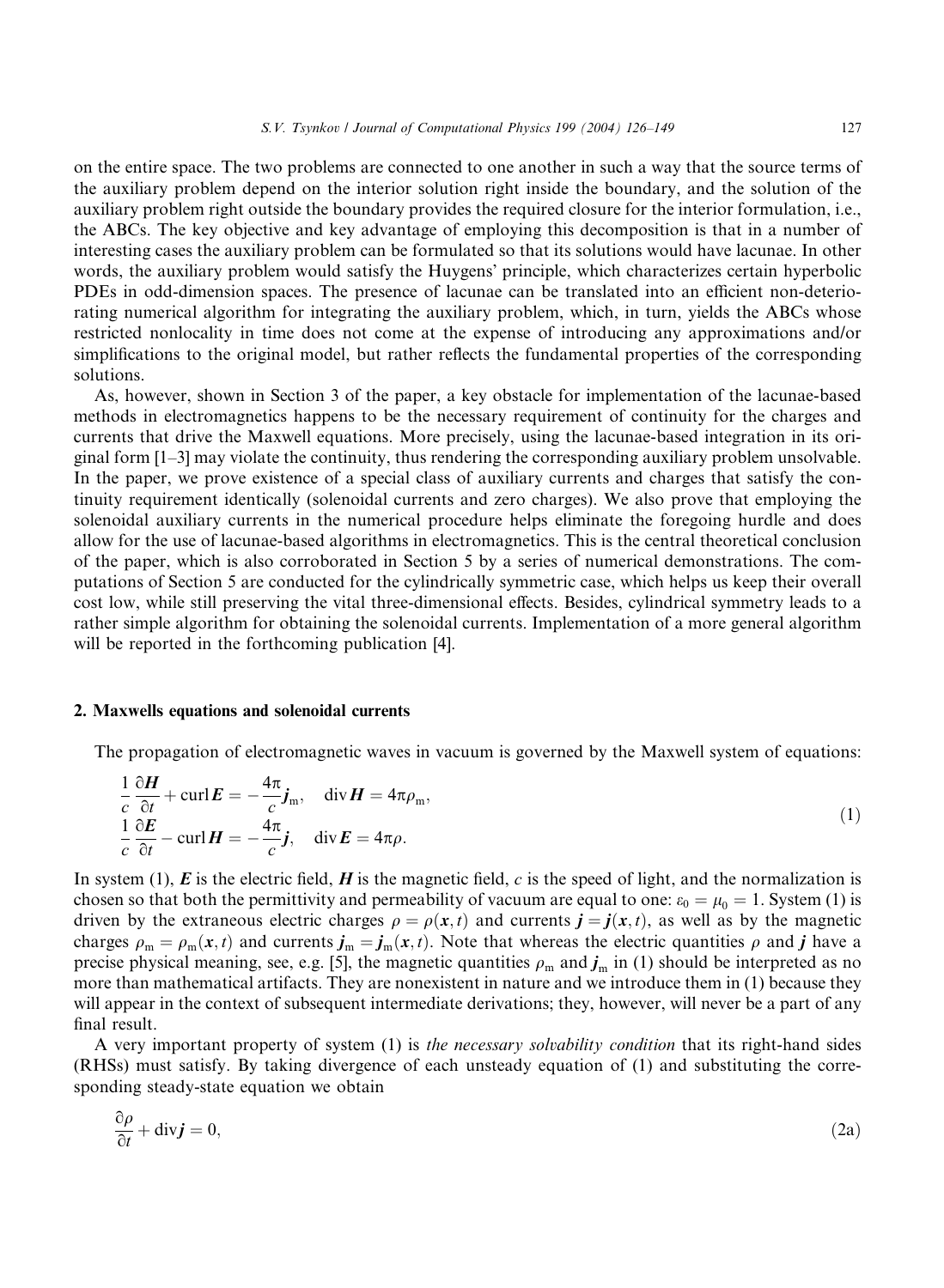$$
\frac{\partial \rho_{\mathbf{m}}}{\partial t} + \text{div} \mathbf{j}_{\mathbf{m}} = 0. \tag{2b}
$$

Eq. (2a) is known as the continuity equation for the electric charges and currents [5]; similarly, Eq. (2b) implies continuity of the artificial magnetic charges and currents. Unless the RHSs of system (1) satisfy relations (2a) and (2b), the Maxwell equations cannot be solved. We will now see what special types of sources may drive the Maxwell system.

The following setup, which is typical for many applications, will be in the center of our subsequent discussion. Assume that there is some possibly complex phenomenon/process confined to a bounded domain  $S \subset \mathbb{R}^3$  that manifests itself by the radiation of electromagnetic waves in the far field. As in our previous work [1–3], the domain S is supposed to have a fixed shape, but may move in space according to a prescribed law, so that we will generally have  $S = S(t)$ ,  $t > 0$ . With no substantial loss of generality, we will restrict ourselves to the case of purely translational motions, which may, though, be unsteady

$$
\mathbf{u} = \mathbf{u}(t), \quad \mathbf{U} = \mathbf{U}(t) = \int_0^t \mathbf{u}(\tau) \, \mathrm{d}\tau \tag{3}
$$

here  $u$  and  $U$  are the vectors of velocity and displacement, respectively, which are the same for every point of  $S(t)$ . On  $\mathbb{R}^3 \setminus S(t)$  the propagation of waves is assumed to be governed by the homogeneous counterpart of the Maxwell system (1). The ultimate objective is to be able to actually solve the problem only on  $S(t)$ , while truncating all of its exterior and replacing it with special *artificial boundary conditions* (ABCs) at the external boundary  $\partial S(t)$ .

A key observation that one can make toward fulfilling this objective is to realize that the same wave propagation solution on  $\mathbb{R}^3 \setminus S(t)$  as generated by a given radiation mechanism inside  $S(t)$  can also be produced by specially chosen divergence-free currents concentrated only on  $S(t)$ .

**Theorem 1** (Solenoidal currents). Let the vector fields  $E = E(x, t)$  and  $H = H(x, t)$  be smooth and satisfy the homogeneous counterpart to Maxwell's system (1) on the unbounded region of space–time  $\mathbb{R}^3 \setminus S(t) \times [0, +\infty)$ , where  $S = S(t) \subset \mathbb{R}^3$  is a finite domain with smooth boundary,  $\partial S(t) \in C^\infty$ . Let also  $E(x, 0) = H(x, 0) = 0$ ,  $x \in \mathbb{R}^3 \setminus S(0)$ . Then,  $\exists \tilde{j} = \tilde{j}(x, t)$  and  $\tilde{j}_m = \tilde{j}_m(x, t)$ :

- $\forall t \geq 0$  {supp  $\tilde{j}(x, t) \cap \mathbb{R}^3$ }  $\subseteq S(t)$  and {supp  $\tilde{j}_m(x, t) \cap \mathbb{R}^3$ }  $\subseteq S(t)$ , i.e., the currents are compactly supported in space for any given moment of time;
- $\tilde{j}(x,t)$  and  $\tilde{j}_m(x,t)$  are smooth vector fields, and div $\tilde{j} = 0$  and div $\tilde{j}_m = 0;$
- The solution of system (1) on  $\mathbb{R}^3$  driven by the currents  $\tilde{j}$  and  $\tilde{j}_m$  and charges  $\tilde{\rho}=\tilde{\rho}_m=0$  coincides on  $\mathbb{R}^3 \setminus S(t)$  with the original **E** and **H**.

Note that the homogeneous initial conditions for **E** and **H** on  $\mathbb{R}^3 \setminus S(0)$  present no loss of generality; they only imply that by the time  $t = 0$  no waves have propagated from the domain  $S(0)$  outward yet. The RHSs  $\hat{j}$ and  $\tilde{J}_m$  that exist according to Theorem 1 will hereafter be referred to as *auxiliary sources*.

**Proof.** To obtain the desired solenoidal currents on  $S(t)$ , we will first need to represent the quantities  $H(x, t)$ and  $E(x, t)$  on  $\mathbb{R}^3 \setminus S(t)$  as curls of some auxiliary vector fields. Representations of this type are usually constructed in a special convenient form of double curls, as done, for example, when proving the Helmholtz theorem on  $\mathbb{R}^3$ , see [6, Section 1.5]. For every  $t > 0$ , let us consider the vector Poisson equation

$$
\Delta W = -H, \quad x \in \mathbb{R}^3 \setminus S(t). \tag{4}
$$

As the wave propagation speed c is finite, the function  $H(x, t)$  will be compactly supported in space for any moment of time  $t > 0$ . Therefore, we can require that the solution  $W = W(x, t)$  of Eq. (4) vanishes at infinity:  $\forall t > 0$ ,  $W(x, t) \rightarrow 0$  as  $|x| \rightarrow +\infty$ . Next, recasting Eq. (4) in the equivalent form: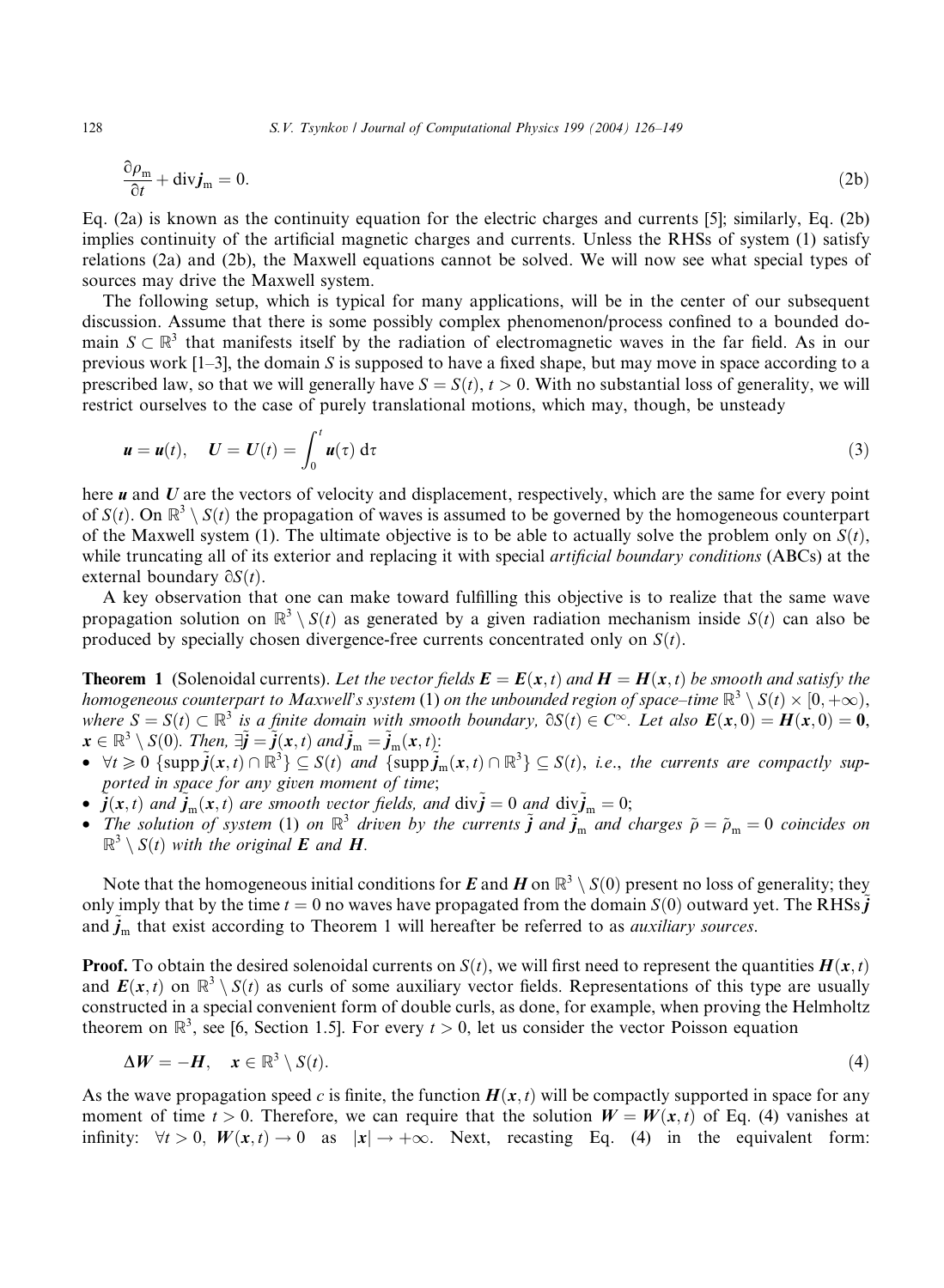-curl curl  $W$  + grad div  $W = -H$ , and taking divergence of its both sides we obtain that div W is a harmonic function on  $\mathbb{R}^3 \setminus S(t)$ 

$$
\forall t > 0: \qquad \Delta[\text{div } W(x, t)] = 0 \quad \text{for } x \in \mathbb{R}^3 \setminus S(t) \tag{5}
$$

as div  $H = 0$  on  $\mathbb{R}^3 \setminus S(t)$ . Note that if Eq. (4) and, consequently, (5), were considered on the entire space  $\mathbb{R}^3$ , then the Liouville theorem would automatically imply that div  $W \equiv 0$ . However, on a domain smaller than the entire space there are many more bounded solutions of  $(5)$ , and to ensure that the field W be nevertheless divergence-free on  $\mathbb{R}^3 \setminus S(t)$ , we require that

$$
\operatorname{div} W|_{\partial S(t)} = 0. \tag{6}
$$

Relation (6) only provides one scalar boundary condition for the vector Poisson equation (4). It still guarantees though that any solution of problem (4), (6) will be solenoidal because Eq. (5) subject to the boundary condition (6) may only have a trivial solution div  $W = 0$  on  $\mathbb{R}^3 \setminus S(t)$ . Therefore, Eq. (4) reduces to

$$
\operatorname{curl} \operatorname{curl} W = H, \quad t > 0, \ x \in \mathbb{R}^3 \setminus S(t) \tag{7}
$$

while for  $t = 0$  it is natural to set  $W(x, 0) = 0$ ,  $x \in \mathbb{R}^3 \setminus S(0)$ , as  $H(x, 0) = 0$ . Our subsequent analysis will make explicit use of the double curl representation for the field  $H$  that Eq. (7) offers.

Moreover, we will also need to make sure that the auxiliary field  $W = W(x, t)$  be a smooth function of all its arguments, including time, even though it is obtained independently for every  $t > 0$ . Clearly, the regularity in time can only be achieved if one can remove the ambiguity in  $W$ , which still exists for every  $t > 0$  because having only one boundary condition (6) is not sufficient for determining W uniquely. To see what additional boundary conditions at  $\partial S(t)$  may be appropriate for Eq. (4) in this perspective, we will first briefly remind of some basic facts pertaining to the volume and surface potentials of the vector Laplacian, while referring the reader to [6, Chapter 13;7, Chapter 3] for detail. The fundamental solution (i.e., free space Green's function) of the operator  $\nabla_{\beta} \nabla^{\beta} = \hat{\Delta}$  of (4) <sup>2</sup> is actually a symmetric rank 2 tensor field  $\mathfrak{E} = \mathfrak{E}(x)$  that solves the following Poisson equation on  $\mathbb{R}^3$ :

$$
\Delta \mathfrak{E} = \mathfrak{g}\delta(\mathbf{x}),\tag{8}
$$

where g is the metric tensor for the coordinates chosen, and  $\delta(x)$  is the conventional scalar  $\delta$ -function. As in the Cartesian coordinates the operator in (8) decouples into a set of six conventional scalar Laplacians (six rather than nine, because g is symmetric:  $g_{\alpha\beta} = g_{\beta\alpha}$ ), we immediately conclude that

$$
\mathfrak{E}(\mathbf{x}) = -\frac{1}{4\pi} \frac{\mathfrak{g}(\mathbf{x})}{|\mathbf{x}|}.
$$
\n(9)

Relation (8) implies that if Eq. (4) was to be solved on the entire space  $\mathbb{R}^3$  rather than  $\mathbb{R}^3 \setminus S(t)$ , then its solution would simply be  $W = -\mathfrak{E} * H$ , where the convolution is assumed to be performed with respect to both the coordinates and the tensor indexes, i.e.,  $W^{\alpha} = -\int \int \int_{\mathbb{R}^3} \mathcal{E}_{\beta}^{\alpha}(x - y) H^{\beta}(y) dy$ . Indeed,  $\Delta W = -\Delta(\mathfrak{E} * H) = -(\Delta \mathfrak{E}) * H = -(\mathfrak{g}\delta) * H = -H.$ 

Next, we recall the second Green's formula for the vector quantity W and tensor quantity  $\mathfrak{E}$ , which reads (see [6, Section 13.1])

<sup>&</sup>lt;sup>2</sup> Here,  $\nabla_\beta$  denotes covariant, and  $\nabla^\beta$  denotes contravariant differentiation; unless explicitly specified otherwise, a standard tensor summation with respect to repeated upper and lower indexes is assumed hereafter.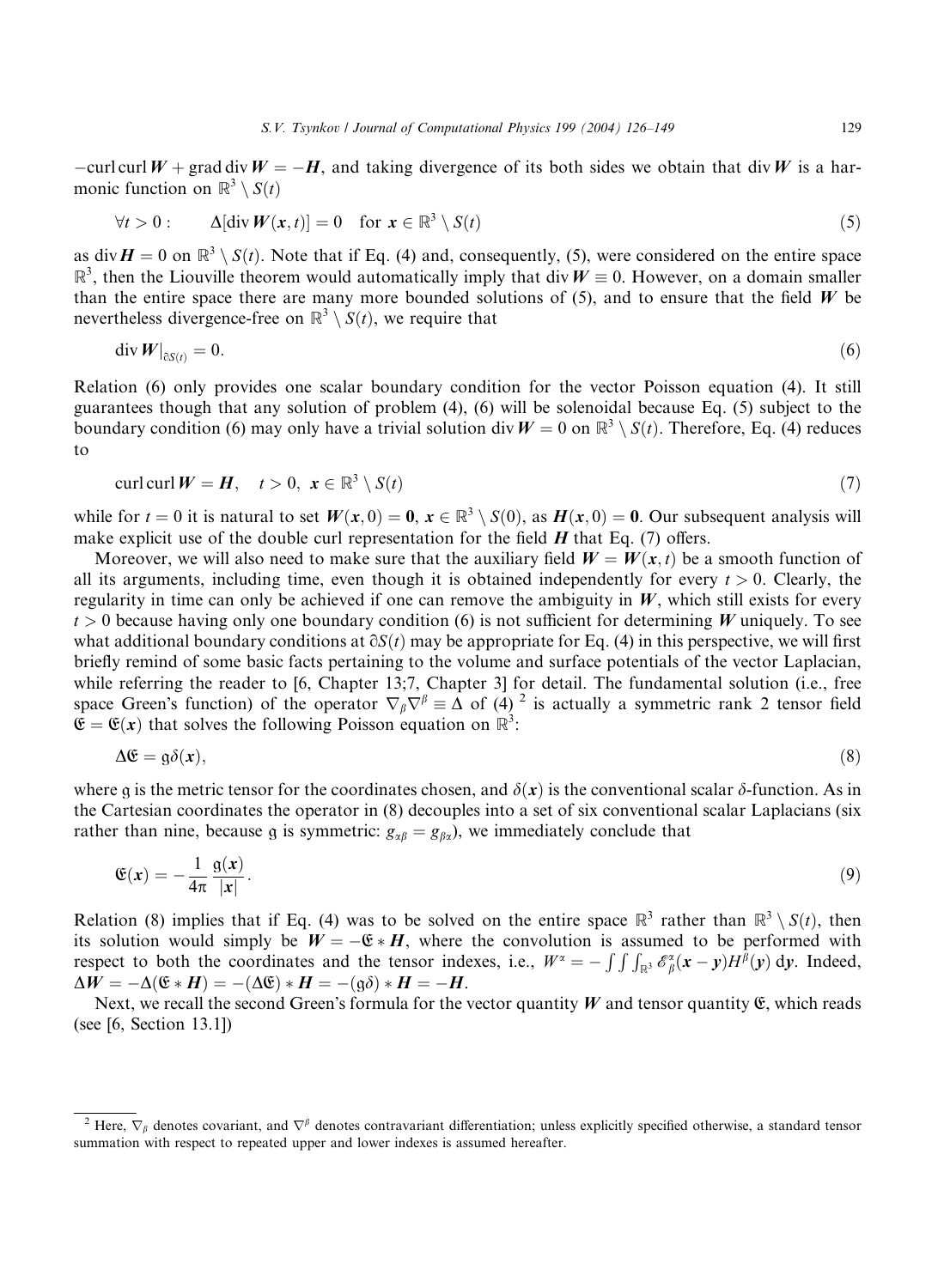130 S.V. Tsynkov / Journal of Computational Physics 199 (2004) 126–149

$$
\int \int \int_{\mathbb{R}^3 \setminus S(t)} \left[ \mathfrak{E}(x - y) \cdot \Delta W(y, t) - \Delta_y \mathfrak{E}(x - y) \cdot W(y, t) \right] dy
$$
  
= 
$$
\int \int_{\partial S(t)} \left[ \mathfrak{E} \times \operatorname{curl} W + \mathfrak{E} \operatorname{div} W - W \times \operatorname{curl}_y \mathfrak{E} - W \operatorname{div}_y \mathfrak{E} \right] \cdot v \, dS_y,
$$
 (10)

where v is the unit normal to  $\partial S(t)$ . The differential operators div and curl applied in formula (10) to the symmetric tensor  $\mathfrak C$  are defined in a conventional way: div $\mathfrak C^{\alpha} = \nabla_{\beta} \mathscr E^{\alpha\beta}$  and  $\text{curl } \mathfrak C^{\alpha\beta} = \varepsilon^{\alpha\gamma\zeta}\nabla_{\gamma} \mathscr E^{\beta}_{\zeta}$ , where  $\varepsilon^{\alpha\gamma\zeta}$  is the Levi–Civita tensor. Due to the definition of the fundamental solution, see (8), the second term on the left-hand side of Eq. (10) is equal to  $-W(x, t)$  and we therefore obtain the representation of a vector field as a sum of the volume potential and two surface potentials

$$
W(x,t) = \int \int \int_{\mathbb{R}^3 \setminus S(t)} \underbrace{\mathfrak{E}(x-y) \cdot \Delta W(y,t) \, dy}_{\text{volume}}
$$
  
+ 
$$
\int \int_{\partial S(t)} \left[ \underbrace{-\mathfrak{E} \times \text{curl } W - \mathfrak{E} \text{div } W}_{\text{single layer}} + \underbrace{W \times \text{curl}_y \mathfrak{E} + W \text{div}_y \mathfrak{E}}_{\text{double layer}} \right] \cdot v \, dS_y. \tag{11}
$$

Formula (11) indicates that in addition to the scalar boundary condition (6), one may require, for example, that either the tangential component of curl  $W$  be zero at the boundary (because  $[\mathfrak{E} \times \text{curl } W] \cdot v = -\mathfrak{E} \cdot [v \times \text{curl } W])$ 

$$
\mathbf{v} \times \operatorname{curl} \boldsymbol{W}|_{\partial S(t)} = \mathbf{0} \tag{12}
$$

or the tangential component of the vector  $W$  itself be zero at the boundary

$$
\mathbf{v} \times \mathbf{W}|_{\partial S(t)} = \mathbf{0} \tag{13}
$$

(because  $[W \times \text{curl} \mathfrak{E} \cdot v = \text{curl} \mathfrak{E} \cdot [v \times W])$ . Each of the boundary conditions (12) or (13) obviously provides two more scalar constraints for the field W at the surface  $\partial S(t)$ .

The juxtaposition of boundary conditions (6) and (12) provides a full set of Neumann's boundary conditions for the vector field W at  $\partial S(t)$ . The juxtaposition of boundary conditions (6) and (13) is a combined Neumann–Dirichlet type boundary condition. Inhomogeneous boundary conditions are also possible, as well as those of the mixed (Robin) type, see [6, Section 13.1].

We, however, are only interested in obtaining a smooth auxiliary field  $W = W(x, t)$  that would satisfy (4) and (6) but may otherwise be arbitrary. From this standpoint, either of the foregoing choices of boundary conditions will be acceptable. For the combined Neumann–Dirichlet case (6), (13), for example, we can define the Green's function  $6$  as follows:

$$
\mathfrak{G}(x, y, t) = \mathfrak{E}(x - y) + \mathfrak{F}(x, y, t),\tag{14a}
$$

where  $\mathfrak E$  is the fundamental solution given by (9) and  $\mathfrak F$  is a symmetric rank 2 tensor field that satisfies the reciprocity condition

$$
\mathfrak{F}(x, y, t) = \mathfrak{F}(y, x, t), \quad x, y \in \mathbb{R}^3 \setminus S(t) \tag{14b}
$$

and the Laplace equation

$$
\Delta_x \mathfrak{F}(x, y, t) = \mathbf{0}, \quad x, y \in \mathbb{R}^3 \setminus S(t).
$$
\n(14c)

The overall Green's function  $(14a)$  should also satisfy the boundary conditions

$$
\operatorname{div}_{x} \mathfrak{G}|_{x \in \partial S(t)} = \mathbf{0}, \quad v \times \mathfrak{G}|_{x \in \partial S(t)} = \mathbf{0}.
$$
\n(14d)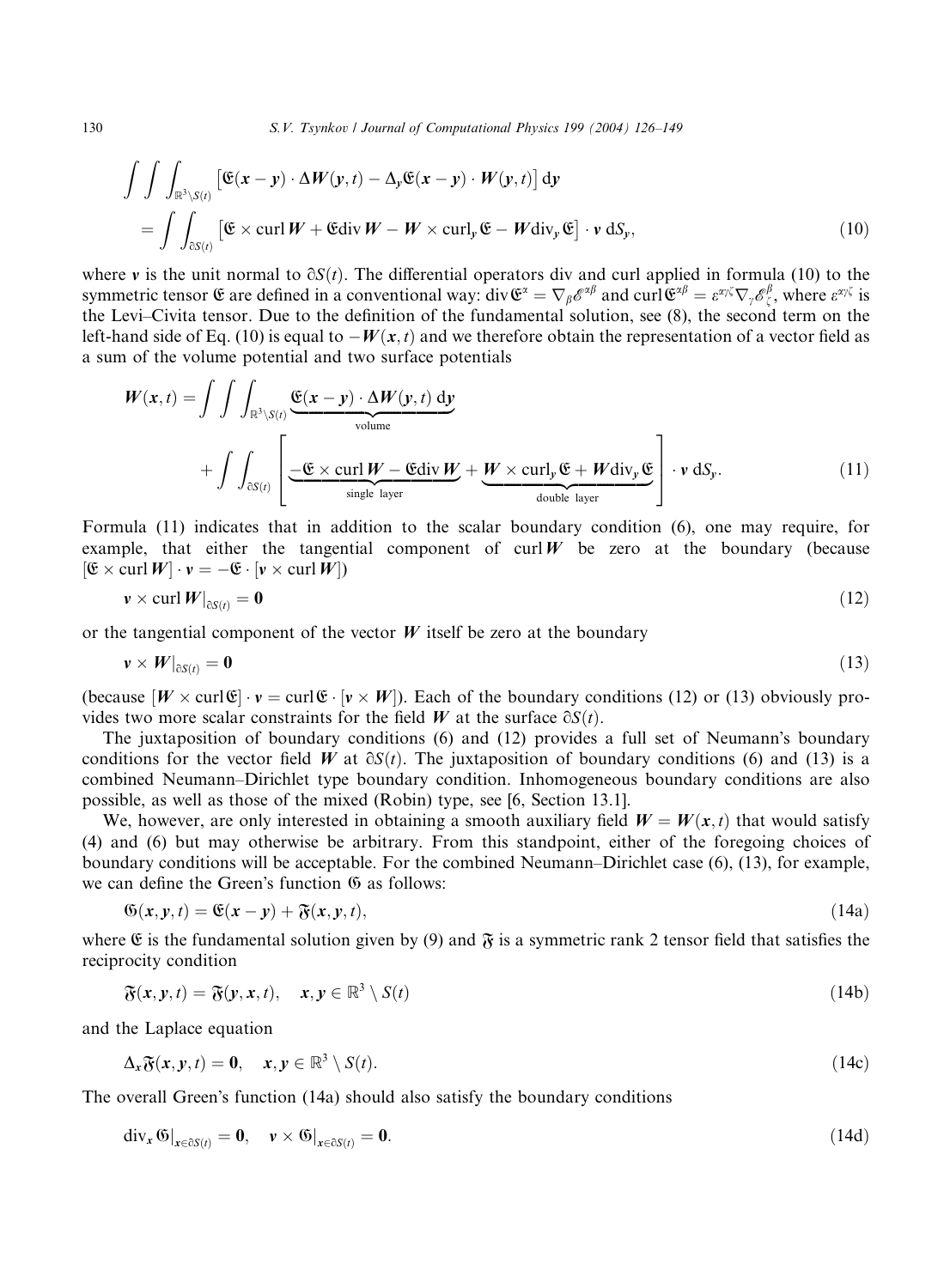Note, because of the symmetry of all the tensors involved, boundary conditions (14d) provide exactly six independent scalar relations at  $\partial S(t)$  for the six independent components of  $\mathfrak{F}$ . The first three are obviously given by div $\mathfrak{G}^{\alpha} = \nabla_{\beta} \mathscr{G}^{\beta\alpha} = 0 \Longleftrightarrow \nabla_{\beta} \mathscr{F}^{\beta\alpha} = -\nabla_{\beta} \mathscr{E}^{\beta\alpha}$  for  $\alpha = 1, 2, 3$ ; and equalities  $(\mathbf{v} \times \mathfrak{G})^{\alpha\beta} = \mathcal{E}^{\alpha\gamma\zeta} \mathbf{v}_{\gamma} \mathscr{G}^{\beta}_{\zeta} = 0$  $\iff \varepsilon^{ax/\zeta}v_\gamma\mathscr{F}^\beta_\zeta = -\varepsilon^{ax/\zeta}v_\gamma\mathscr{E}^\beta_\zeta$  yield another three. Indeed, assume (with no loss of generality) that the vector  $v$ has only one non-zero component  $v<sub>v</sub>$  for some fixed  $\gamma$ . Then, taking into account that a component of the Levi–Civita tensor may only differ from zero if none of its three indexes is repeated, we conclude that we must have  $\mathscr{F}_{\zeta}^{\beta} = -\mathscr{E}_{\zeta}^{\beta}$  for  $\beta \neq -\gamma$  and  $\zeta \neq -\gamma$ , which, along with the symmetry, constitutes three independent scalar relations.

It is also clear that all the unsteadiness in the Green's function (14a) comes only from the boundary conditions (14d) that are set on a moving surface. As, however, these boundary conditions are homogeneous by themselves and do not contain any explicit time dependence, it is easy to conclude that the Green's function (14a) at time t is, in fact, a mere translation of the corresponding Green's function at time  $t = 0$ :

$$
\begin{aligned} \n\mathfrak{G}(x, y, t) &= \mathfrak{G}(x - U(t), y - U(t), 0) \\ \n&= \mathfrak{E}(x - y) + \mathfrak{F}^0(x - U(t), y - U(t)) \stackrel{\text{def}}{=} \mathfrak{G}^0(x - U(t), y - U(t)), \n\end{aligned} \tag{15}
$$

where  $U(t)$  is the displacement given by (3).

Having selected the boundary conditions for Eq. (4), and having obtained the corresponding Green's function, we substitute the tensor field  $\mathfrak{F}(x, y, t) = \mathfrak{F}^{0}(x - U(t), y - U(t))$  of (14a), (15) into formula (10) instead of the fundamental solution  $\mathfrak C$  and use the reciprocity condition (14b) along with the property (14c), which altogether yields:

$$
\mathbf{0} = \int \int \int_{\mathbb{R}^3 \setminus S(t)} \mathfrak{F}^0(\mathbf{x} - \mathbf{U}(t), \mathbf{y} - \mathbf{U}(t)) \cdot \Delta \mathbf{W}(\mathbf{y}, t) \, \mathrm{d}\mathbf{y} \n+ \int \int_{\partial S(t)} \left[ -\mathfrak{F} \times \operatorname{curl} \mathbf{W} - \mathfrak{F} \operatorname{div} \mathbf{W} + \mathbf{W} \times \operatorname{curl}_{\mathbf{y}} \mathfrak{F} + \mathbf{W} \operatorname{div}_{\mathbf{y}} \mathfrak{F} \right] \cdot \mathbf{v} \, \mathrm{d}S_{\mathbf{y}}.
$$
\n(16)

Next, by adding Eqs. (11) and (16) and using conditions (14d) we obtain

$$
W(x,t) = \int \int \int_{\mathbb{R}^3 \setminus S(t)} \mathfrak{G}^0(x - U(t), y - U(t)) \cdot \Delta W(y,t) \, dy
$$

$$
+ \int \int_{\partial S(t)} \left[ - \mathfrak{G} \cdot v \, \text{div} \, W + \text{curl}_y \, \mathfrak{G} \cdot (v \times W) \right] \, \text{d}S_y. \tag{17}
$$

Finally, we substitute the homogeneous boundary values from (6) and (13) into the surface integrals on the right-hand side of (17), then substitute  $H(y, t) = -\Delta W(y, t)$  into the corresponding volume integral, and obtain

$$
\boldsymbol{W}(\boldsymbol{x},t) = -\int \int \int_{\mathbb{R}^3 \setminus S(t)} \mathfrak{G}^0(\boldsymbol{x} - \boldsymbol{U}(t), \boldsymbol{y} - \boldsymbol{U}(t)) \cdot \boldsymbol{H}(\boldsymbol{y},t) \, \mathrm{d}\boldsymbol{y}.\tag{18}
$$

Formula (18) is the Green's function representation of the solution  $W(x, t)$  to the boundary-value problem (4), (6), (13). It will help us establish the required smoothness of  $W(x, t)$  with respect to all its arguments, provided that the source term  $H(x, t)$  is also smooth. In so doing, it is clear that only the regularity in time may require a special comment, whereas the regularity of  $W(x, t)$  in space would follow from the standard elliptic considerations.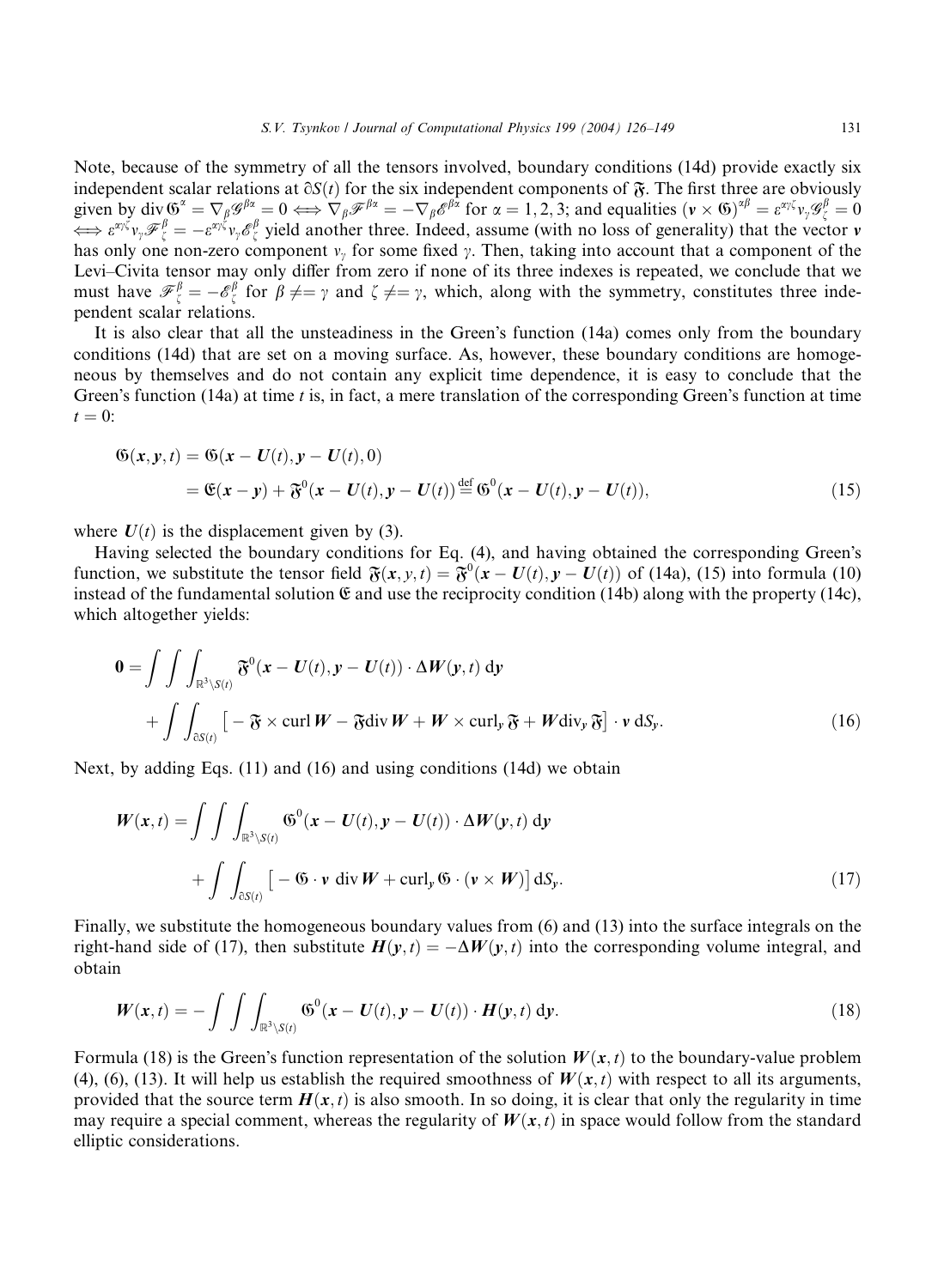The region of integration  $\mathbb{R}^3 \setminus S(t)$  in formula (18) is obviously not stationary. Therefore, for future convenience, let us introduce a new vector field

$$
\hat{\boldsymbol{H}}(\mathbf{y},t) \stackrel{\text{def}}{=} \boldsymbol{H}(\mathbf{y} + \boldsymbol{U}(t),t) \tag{19}
$$

which would allow us to recast formula (18) so that the integration be now performed over a fixed domain  $\mathbb{R}^3 \setminus S(0)$ 

$$
W(\mathbf{x},t) = -\int \int \int_{\mathbb{R}^3 \setminus S(t)} \mathfrak{G}^0(\mathbf{x} - \mathbf{U}(t), \mathbf{y} - \mathbf{U}(t)) \cdot \hat{\mathbf{H}}(\mathbf{y} - \mathbf{U}(t), t) d\mathbf{y}
$$
  
= 
$$
- \int \int \int_{\mathbb{R}^3 \setminus S(0)} \mathfrak{G}^0(\mathbf{x} - \mathbf{U}(t), \mathbf{y}') \cdot \hat{\mathbf{H}}(\mathbf{y}', t) d\mathbf{y}'.
$$
 (20)

Differentiating (20) with respect to time, we obtain

$$
\frac{\partial W(x,t)}{\partial t} = \iint \int \int_{\mathbb{R}^3 \setminus S(0)} \left[ \boldsymbol{u}(t) \cdot \operatorname{grad}_x \boldsymbol{G}^0(\boldsymbol{x} - \boldsymbol{U}(t), \boldsymbol{y}') \right] \cdot \hat{\boldsymbol{H}}(\boldsymbol{y}', t) \, d\boldsymbol{y}'
$$

$$
- \iint \int \int_{\mathbb{R}^3 \setminus S(0)} \boldsymbol{G}^0(\boldsymbol{x} - \boldsymbol{U}(t), \boldsymbol{y}') \cdot \frac{\partial \hat{\boldsymbol{H}}(\boldsymbol{y}', t)}{\partial t} \, d\boldsymbol{y}'. \tag{21}
$$

The first term on the right-hand side of (21) is equal to  $-\mathbf{u}(t) \cdot \text{grad } W(x, t)$  and is continuous. The second term contains the partial derivative of  $\hat{H}$  with respect to time, which, according to (19), shall be expressed as  $\frac{\partial \hat{H}(y',t)}{\partial t} = u(t) \cdot \text{grad } H(y'+U(t),t) + \frac{\partial H(y'+U(t),t)}{\partial t}$ ; it is, as such, continuous, provided that the corresponding derivatives of H are continuous. Existence and continuity of the higher-order derivatives of  $W(x, t)$  w.r.t. time can be established similarly, by further differentiating (21). They will obviously hinge on the regularity of  $H(y, t)$  and on that of the law of motion (3).

Altogether, we have been able to construct a smooth auxiliary vector field  $W = W(x, t)$  on  $\mathbb{R}^3 \setminus S(t)$  for all  $t > 0$ , such that the given magnetic field  $H = H(x, t)$ , div $H = 0$ , is represented in the double curl form (7). Quite similarly, considering the problem

$$
\Delta V = -E, \quad x \in \mathbb{R}^3 \setminus S(t), \tag{22a}
$$

 $\left. \text{div }\mathbf{\mathit{V}}\right| _{\partial S(t)}=0,$  $\delta s(t) = 0,$  (22b)

$$
\mathbf{v} \times \mathbf{V}|_{\partial S(t)} = \mathbf{0},\tag{22c}
$$

we arrive at the following representation for the electric field [cf. (7)]:

$$
\operatorname{curl} \operatorname{curl} \boldsymbol{V} = \boldsymbol{E}, \quad t > 0, \ \boldsymbol{x} \in \mathbb{R}^3 \setminus S(t), \tag{23}
$$

where, again,  $V(x, 0) = 0$ ,  $x \in \mathbb{R}^3 \setminus S(0)$ , because  $E(x, 0) = 0$ .

For the last phase of the proof, we will use an extension argument of Whitney's type that applies to functions defined on closed sets, see [8, Chapter VI]. Let  $\varepsilon > 0$  and introduce a smaller sub-domain  $S_{\varepsilon} = S_{\varepsilon}(t) \stackrel{\text{def}}{=} \{x \in S(t) | \text{dist}(x, \partial S(t)) > \varepsilon\}.$  Hereafter, we will call  $S(t) \setminus S_{\varepsilon}(t)$  the transition region, see Fig. 1. The previously built auxiliary vector field  $W = W(x, t)$  can be extended inwards from its four-dimensional space–time domain  $\mathbb{R}^3 \setminus S(t)$ ,  $t > 0$  [S(t) is assumed an open set, therefore,  $\mathbb{R}^3 \setminus S(t)$  is a closed set] to this transition region for  $t > 0$ ; the extension  $\tilde{W} = \tilde{W}(x, t)$  will be defined on a larger domain  $\mathbb{R}^3 \setminus S_{\varepsilon}(t), t > 0$ , and will still coincide with W on  $\mathbb{R}^3 \setminus S(t)$ ,  $t > 0$ . For  $t = 0$ , obviously,  $\tilde{W}(x, 0) = 0$ ,  $x \in \mathbb{R}^3 \setminus S_8(0)$ . Moreover, since the boundary is assumed smooth,  $\partial S(t) \in C^{\infty}$ , the extension  $\tilde{W}(x, t)$  can be obtained so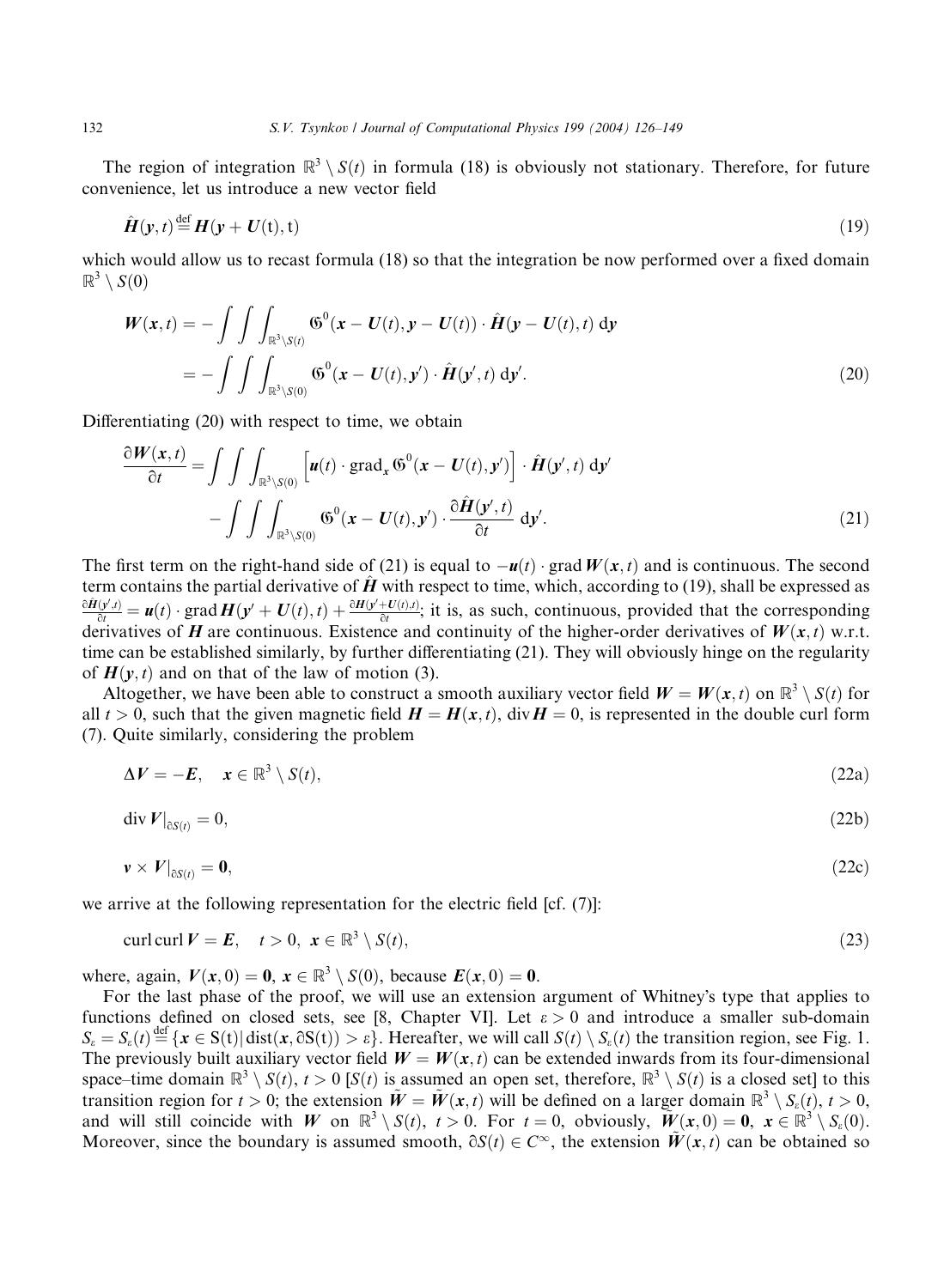

Fig. 1. Schematic geometry.

that it would have as many continuous derivatives (w.r.t. all its arguments) on  $\mathbb{R}^3 \setminus S_{\varepsilon}(t)$ ,  $t > 0$ , as  $W(x, t)$ has on  $\mathbb{R}^3 \setminus S(t)$ ,  $t > 0$ ; these derivatives of  $\tilde{W}$  will be uniformly bounded [i.e., independently of  $(x, t)$ ] in terms of the corresponding derivatives of W. Of course, an extension  $\tilde{V}$  that would have the same properties can be built for the auxiliary field V of (22a)–(22c). Clearly, none of these extensions is unique. We, however, only need their existence.

Let now  $\mu = \mu(x, t)$  be a smooth scalar multiplier function:

$$
\forall t > 0: \qquad \mu(x, t) = \begin{cases} 0, & x \in S_{\varepsilon}(t), \\ 1, & x \in \mathbb{R}^3 \setminus S(t), \\ \in (0, 1), & x \in S(t) \setminus S_{\varepsilon}(t) \end{cases} \tag{24}
$$

and apply it to  $\tilde{V}$  and  $\tilde{W}$ , i.e., obtain  $\mu\tilde{V}$  and  $\mu\tilde{W}$ . Even though we did not require that  $\tilde{V}(x, t)$  and  $\tilde{W}(x, t)$ be defined further inwards beyond the transition region  $S(t) \setminus S_{\varepsilon}(t)$ , one can obviously consider the functions  $\mu \tilde{V}$  and  $\mu \tilde{W}$  on the entire space  $\mathbb{R}^3$  for any  $t > 0$ , because  $\mu = 0$  for  $x \in S_\varepsilon(t)$  anyway. On  $\mathbb{R}^3 \setminus S(t)$ , these functions coincide with V and W, respectively; and on  $S(t) \setminus S_{\varepsilon}(t)$ , they undergo a smooth transition from their far-field values [i.e., values on  $\mathbb{R}^3 \setminus S(t)$ ] to zero. For  $t = 0$ ,  $\mu \tilde{V} = \mu \tilde{W} = 0$ ,  $x \in \mathbb{R}^3$ . Next, define

$$
\tilde{E} = \text{curl curl}(\mu \tilde{V}), \quad \tilde{H} = \text{curl curl}(\mu \tilde{W}), \quad t > 0, \ x \in \mathbb{R}^3.
$$
\n(25)

The modified quantities  $\tilde{E}$  and  $\tilde{H}$  of (25) coincide with the original quantities E and H, respectively, in the far field, i.e., on  $\mathbb{R}^3 \setminus S(t)$ ,  $t > 0$ ; they are both equal to zero on  $S_{\varepsilon}(t)$  because of (24); and on  $S(t) \setminus S_{\varepsilon}(t)$ ,  $t > 0$ , they, again, undergo a smooth transition from their far-field values to zero. For  $t = 0$ , we obtain  $\tilde{E}(x,0) = \tilde{H}(x,0) = 0$ ,  $x \in \mathbb{R}^3$ , which is an extension of the homogeneous far-field initial conditions into  $S(0)$ .

The key reason for obtaining extensions for the electric and magnetic fields in the specific double curl form (25) is that while being smooth across the entire space, the new fields  $E$  and  $H$  obviously satisfy

$$
\operatorname{div} \tilde{E} = \operatorname{div} \tilde{H} \equiv 0, \quad t > 0, \ x \in \mathbb{R}^3. \tag{26}
$$

Then, the required auxiliary RHSs  $\tilde{j}$ ,  $\tilde{j}_m$ ,  $\tilde{\rho}$ , and  $\tilde{\rho}_m$  are constructed by substituting the modified fields  $\tilde{E}$  and  $\tilde{H}$  of (25) into the left-hand sides of Eq. (1) on the entire space  $\mathbb{R}^3$ . In so doing, relations (26) immediately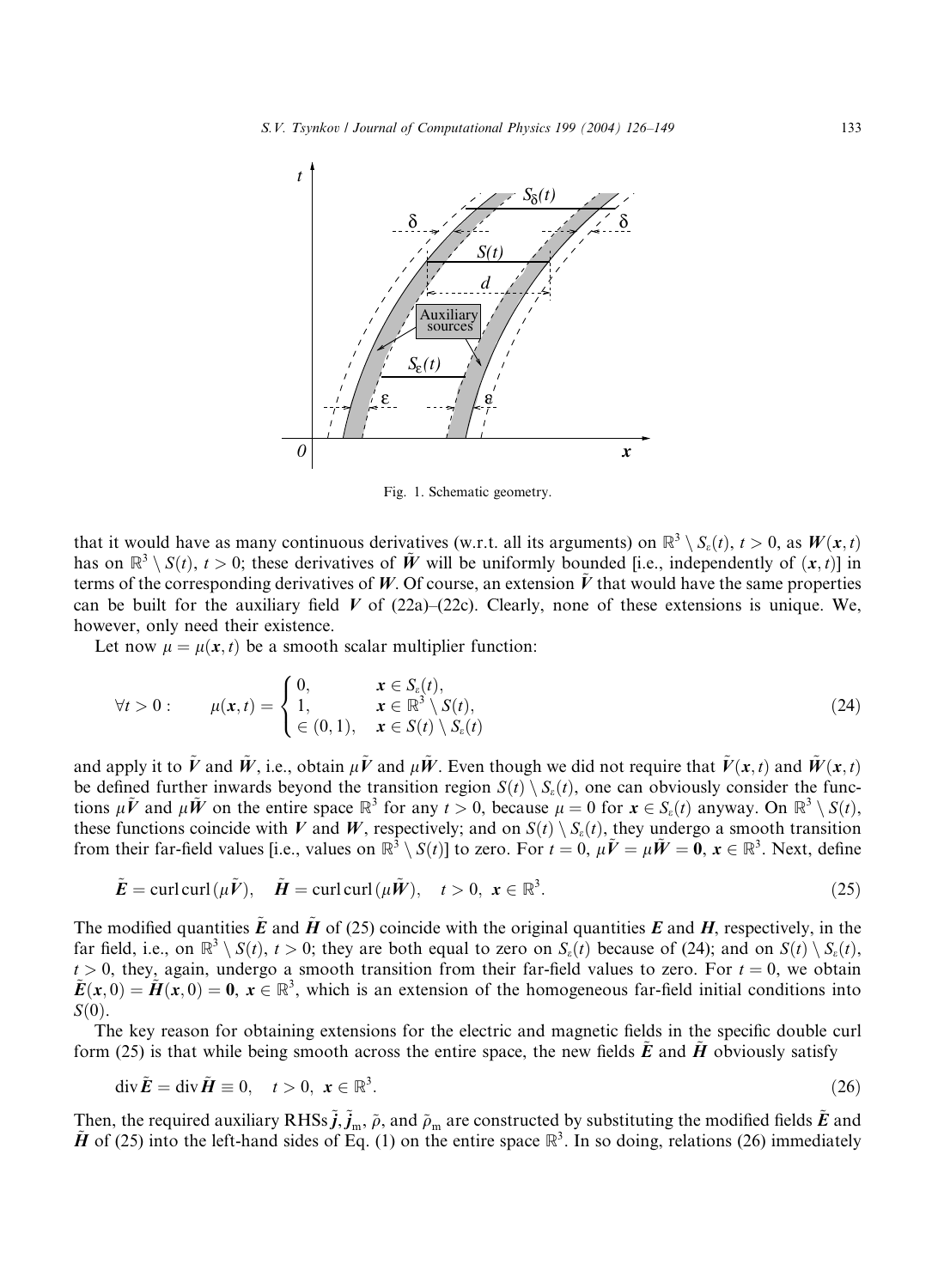imply that the resulting auxiliary charges will be trivial:  $\tilde{\rho} = \tilde{\rho}_m = 0$ , while the corresponding auxiliary currents will appear solenoidal, div $\tilde{j} = div \tilde{j}_m = 0$ . The latter can be shown directly by taking divergence of each unsteady equation (1) and using equalities (26) again.

The RHSs  $\hat{j}$  and  $\hat{j}_m$  obtained this way will be sufficiently smooth everywhere, because of the smoothness of Whitney's extensions, and that of the multiplier  $\mu$  of (24). Moreover, they may only differ from zero on  $S(t) \setminus S_{\varepsilon}(t)$ , because on  $S_{\varepsilon}(t)\tilde{E} = \tilde{H} = 0$ , and on  $\mathbb{R}^3 \setminus S(t)$   $\tilde{E} = E$ ,  $\tilde{H} = H$ , for which the homogeneous Maxwell equations hold. In other words,  $\forall t > 0$ :  $\{\text{supp}\tilde{j}(x,t) \cap \mathbb{R}^3\} \subseteq S(t) \setminus S_{\varepsilon}(t)$  and  $\{\text{supp}\tilde{j}_{\text{m}}(x,t) \cap$  $\mathbb{R}^3$   $\subseteq S(t) \setminus S_{\varepsilon}(t)$ , which is an even stronger statement than originally formulated in the theorem.

Solution of the Maxwell system (1) driven by the auxiliary sources  $\tilde{j}$ ,  $\tilde{j}_m$ ,  $\tilde{\rho} = 0$ , and  $\tilde{\rho}_m = 0$ , with homogeneous initial conditions, is equal to  $\tilde{E}(x, t)$ ,  $\tilde{H}(x, t)$  for  $x \in \mathbb{R}^3$  and  $t \ge 0$  due to the uniqueness. Consequently, it coincides with  $E(x, t)$ ,  $H(x, t)$  on  $\mathbb{R}^3 \setminus S(t) \times [0, +\infty)$ , as required.

**Corollary 2** (A basis for numerics). The quantities  $\tilde{j}$ ,  $\tilde{j}_m$ ,  $\tilde{\rho}$ , and  $\tilde{\rho}_m$  of Theorem 1 satisfy Eqs. (2a) and (2b) identically  $\forall t \geqslant 0$  and  $\mathbf{x} \in \mathbb{R}^3$ .

**Corollary 3.** To obtain the solenoidal currents  $\tilde{j} = \tilde{j}(x, t)$  and  $\tilde{j}_m = \tilde{j}_m(x, t)$  that exist according to Theorem 1, it is, in fact, sufficient to know the fields  $H = H_S(x, t)$  and  $E = E_S(x, t)$  only at the boundary  $\partial S(t)$  for  $t > 0$ .

**Proof.** The electric and magnetic fields on  $\mathbb{R}^3 \setminus S(t)$ ,  $t > 0$ , are governed by the homogeneous Maxwell equations. Taking curl of one unsteady equation from the homogeneous counterpart of system (1), differentiating the remaining unsteady equation with respect to time, substituting into one another, and using the identity curl curl $[\cdots] = -\Delta[\cdots] + \text{grad div}[\cdots]$  along with the corresponding steady-state equation, we arrive at the following individual equations for the fields:

$$
\frac{1}{c^2} \frac{\partial^2 H}{\partial t^2} - \Delta H = 0, \quad \frac{1}{c^2} \frac{\partial^2 E}{\partial t^2} - \Delta E = 0.
$$
 (27)

In other words, every solution to the homogeneous Maxwell equations on  $\mathbb{R}^3 \setminus S(t)$ ,  $t > 0$ , is also a solution to the homogeneous vector wave Eq. (27). Eqs. (27) need to be supplemented by the homogeneous initial conditions  $H(x, 0) = E(x, 0) = 0$ ,  $x \in \mathbb{R}^n \setminus S(0)$  (cf. Theorem 1) and by the Dirichlet conditions

$$
\forall t > 0: \qquad \boldsymbol{H}(\boldsymbol{x},t)|_{\boldsymbol{x} \in S(t)} = \boldsymbol{H}_S(\boldsymbol{x},t), \quad \boldsymbol{E}(\boldsymbol{x},t)|_{\boldsymbol{x} \in S(t)} = \boldsymbol{E}_S(\boldsymbol{x},t) \tag{28}
$$

at the lateral boundary  $\partial S(t)$ . Under the natural assumption that the maximum speed of motion in (3) is always smaller than the characteristic speed, max<sub>t</sub>  $|u(t)| < c$ , we conclude that problems (27) and (28) are uniquely solvable and consequently, the fields  $H = H(x, t)$  and  $E = E(x, t)$  can be unambiguously reconstructed on  $\mathbb{R}^3 \setminus S(t)$ ,  $t > 0$ , from their boundary data  $H_S(x, t)$  and  $E_S(x, t)$ , respectively. Then, Theorem 1 yields the required  $\tilde{j}$  and  $\tilde{j}_m$ .  $\square$ 

A few essential comments are now in order. First and foremost, smoothness of the Whitney extensions  $\tilde{V}$ and  $W$ , as well as that of the multiplier  $\mu$  of (24), is of key importance. Otherwise, differentiation in (25), as well as differentiation of E and H when substituted into the left-hand sides of the Maxwell system (1), may generate singularities along the interface  $\partial S(t)$ .

Besides, recall that the electromagnetic field is determined by its vector and scalar potentials that usually satisfy a particular gauge. Under the Coulomb gauge the scalar potential is identically equal to zero. On the region where no sources are present, such as  $\mathbb{R}^3 \setminus S(t)$ , one can additionally require that the vector potential A be solenoidal, see [5, Chapters III and VI], which yields

$$
H = \text{curl} A, \quad E = -\frac{1}{c} \frac{\partial A}{\partial t}, \quad \text{div} A = 0. \tag{29}
$$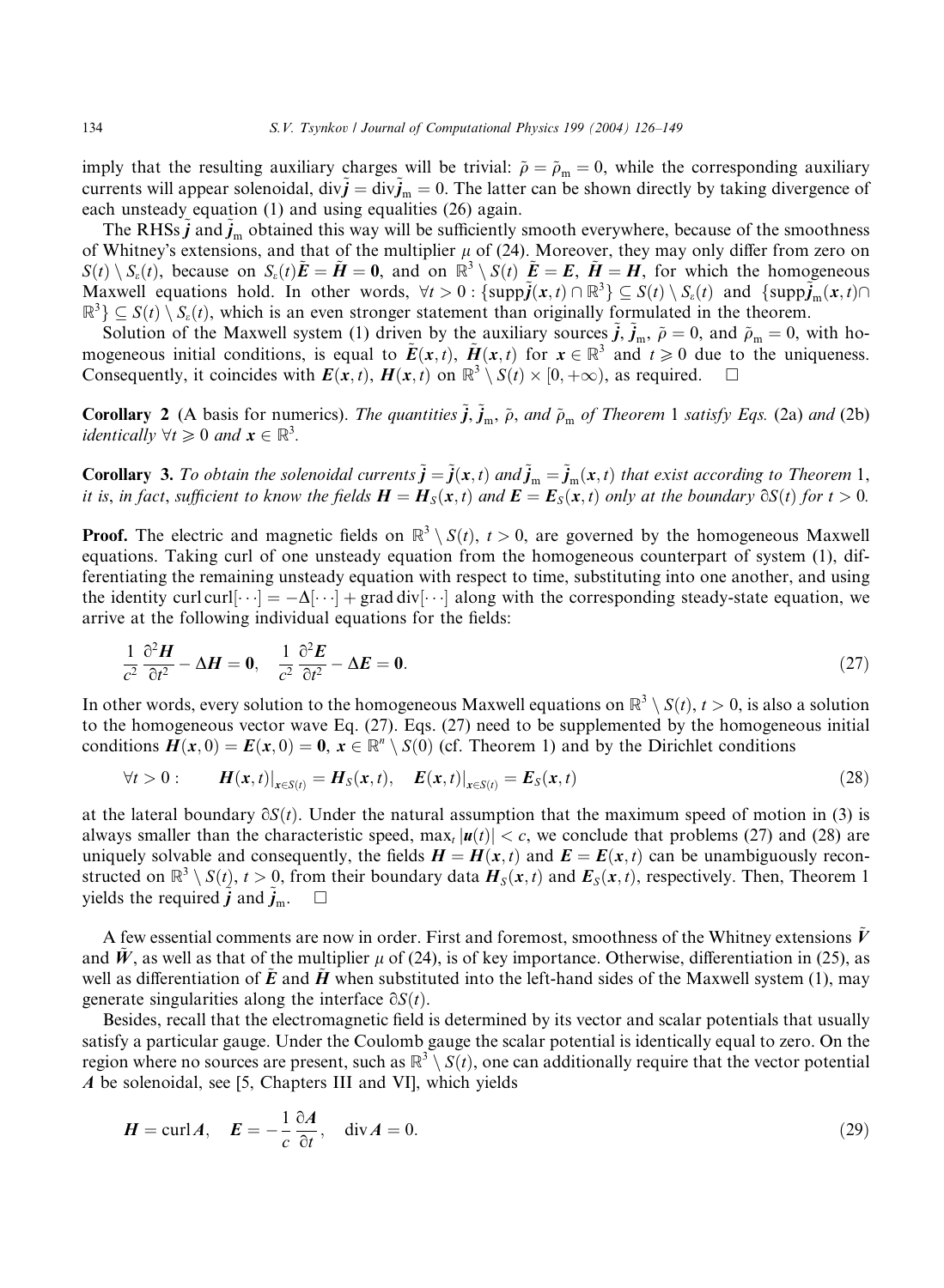By looking at the first and third equations of (29) we conclude that if we new the particular auxiliary field  $W_A = W_A(x, t)$  that generates the true physical vector potential:  $A = A(x, t) = \text{curl } W_A(x, t)$ , then we could have used it when constructing the solenoidal auxiliary currents in the concluding part of the proof of Theorem 1. In so doing, we would have defined the modified magnetic field as before:  $\tilde{H} = \text{curl curl}(\mu \tilde{W}_A)$ , cf. formulae (25). As concerns the modified electric field, we would have rather defined it in accordance with (29):  $\tilde{E} = -\frac{1}{c} \frac{\partial}{\partial t} curl(\mu \tilde{W}_A)$ , thus bypassing the entire part of the derivation that involves the second auxiliary quantity  $V = V(x, t)$ , see (22a)–(22c). An easy verification shows that this approach would still yield the solenoidal auxiliary currents and zero auxiliary charges on  $S(t) \setminus S_0(t)$ , see Fig. 1. Moreover, in this case the magnetic currents would be identically equal to zero:  $j_m(x, t) \equiv 0$ , which corresponds to the genuine physics, and which should clearly be expected when using the Coulomb gauge (29).

In general, however, the vector potential A of (29) and the field curl W of (7) are not the same; they may differ by the gradient of a harmonic function  $\varphi(x, t)$ ,  $\Delta \varphi = 0$ . When proving Theorem 1, we have employed boundary conditions (6) and (13) to specify  $W = W(x, t)$  on  $\mathbb{R}^3 \setminus S(t)$  uniquely. Even though many other boundary conditions can be set at  $\partial S(t)$  that would lead to a unique solution of the Poisson equation (4), selection of those that would guarantee curl  $W = A$  is by no means an obvious task. In general, this is a key difficulty in using the actual physical vector potential  $\vec{A}$  of (29) as a vehicle for obtaining the solenoidal auxiliary currents. On the other hand, the proof of Theorem 1 that involves independent extensions for  $H$ and E (via  $\hat{W}$  and  $\hat{V}$ ) provides a substantially more straightforward venue toward divergence-free j and  $j<sub>m</sub>$ , even though it does produce a non-trivial  $\tilde{J}_m(x,t)$ . This, in particular, demonstrates the importance of allowing for the non-physical magnetic currents (and charges) on the RHS of (1) ahead of time.

We should emphasize, though, that there may still be special situations when the vector potential  $\vec{A}$  of (29) can be exploited. One of those is the so-called transverse magnetic mode with cylindrical symmetry. It is analyzed in Section 5 of the paper, in which a simplified argument is developed that substitutes for the proof of Theorem 1. The computations of Section 5 clearly demonstrate that the use of the solenoidal auxiliary currents completely eliminates all the obstacles in implementation of the lacunae-based ABCs for the Maxwell equations. This observation experimentally corroborates the central role of Theorem 1 as a theoretical result that guarantees existence of the critical algorithm components.

On the other hand, we also need to mention that in general the proof of Theorem 1 itself does not provide a constructive procedure for obtaining the solenoidal auxiliary currents, because it requires solving additional boundary-value problems  $(4)$ ,  $(6)$ ,  $(13)$  and  $(22a)$ – $(22c)$ . Theorem 1 shall rather be regarded as a fundamental existence statement, whereas in a practical computational setting solution of problems (4), (6), (13) and (22a)–(22c) must be replaced by a more efficient alternative. As has been mentioned, one such alternative, which only works for a particular formulation, is based on the use of the vector potential A, see Section 5. A substantially more general alternative of this type has also been developed; it is based on obtaining the extended auxiliary fields  $\tilde{W}$  and  $\tilde{V}$  in the form of special Taylor expansions, which only employ the boundary data for  $H$  and  $E$ , as prescribed by Corollary 3. The corresponding algorithm does not require solving any additional PDEs; at the same time it is not restricted to only particular cases either. This Taylor-based approach will be reported on in our future paper [4].

From the general theoretical standpoint, Theorem 1 introduces a conclusive formulation and establishes solvability of a class of time-dependent inverse problems for electromagnetic fields. It will therefore be instrumental to assess the meaning and significance of this result in the framework of the inverse scattering theory. An inverse scattering problem per se usually consists of reconstructing the shape of the scatterer once the scattered electromagnetic field is known (or at least some data about this field are available). Neither in the time domain, nor in the frequency domain (see, e.g. [9,10]) is its solution unique. A conceptually more close formulation is known as the inverse source problem that can also be studied in the time domain, as well as in the frequency domain. It consists of reconstructing the sources of the electromagnetic field (currents and charges on the right-hand side of the governing equations) once the field itself is known. Solution to this problem is not unique either,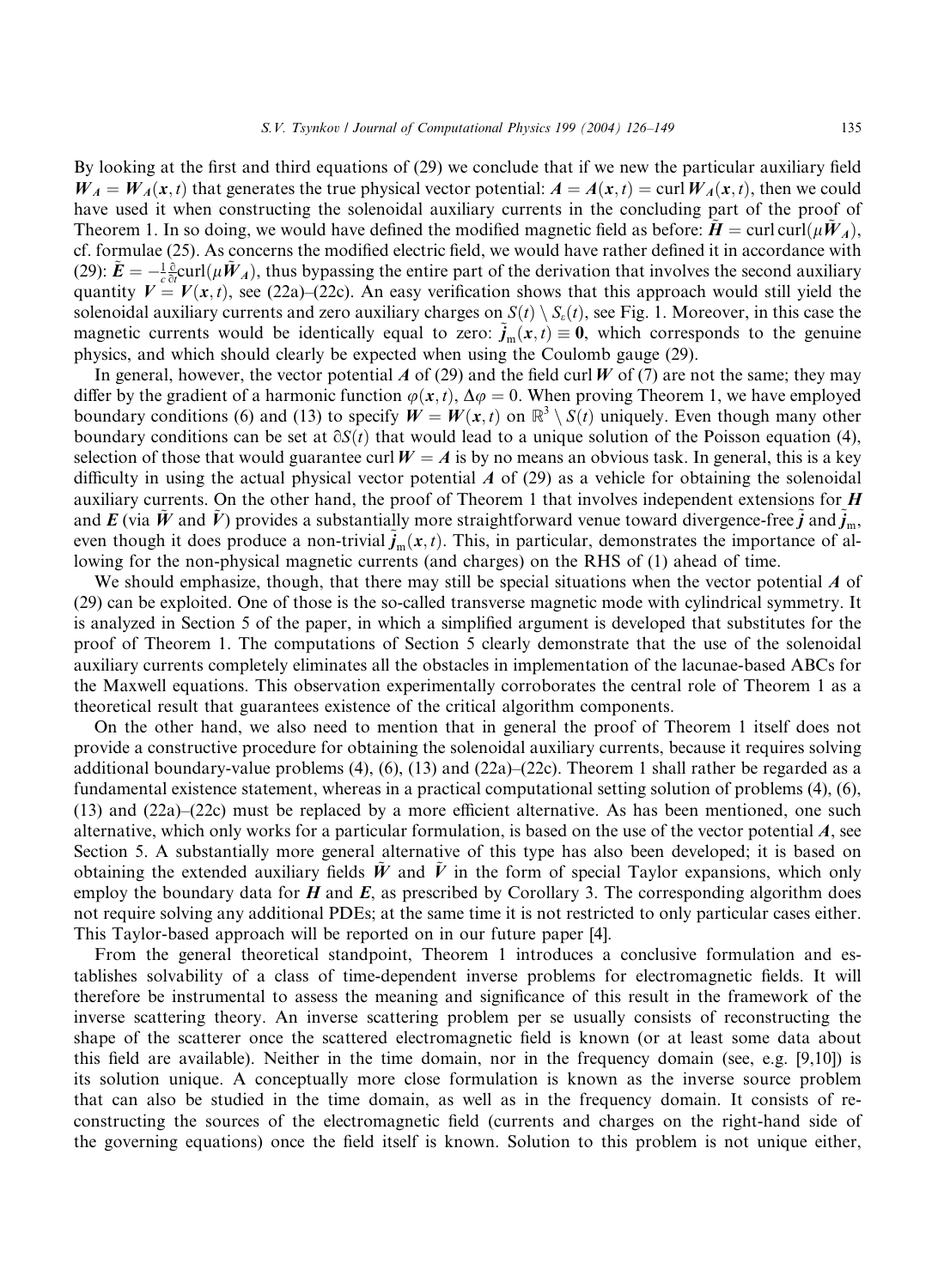see, e.g. [10] for the frequency domain analysis. In the time domain, the inverse source formulation [11] requires finding the currents and charges that operated in the past and that generate the field specified at the present moment of time. Even though this problem has multiple solutions, Moses [11] and Moses and Prosser [12] have shown that it still allows one to identify special uniqueness classes for the inverse sources that satisfy the appropriately chosen additional conditions. In contradistinction to these classical problems, in the genuinely unsteady formulation of Theorem 1, we use the information about the field not at some given moment of time, but on the entire interval of interest. On the other hand, the auxiliary sources that we want to reconstruct must satisfy rather strict constraints; namely, the currents must be smooth, have compact support, and be solenoidal. Nonetheless, as proof of Theorem 1 indicates, this problem has many solutions as well [various choices for  $W$  and  $V$  in the first place, many different ways of obtaining the extensions  $\tilde{W}$  and  $\tilde{V}$ , and many choices for the multiplier  $\mu$  of (24)]. Perhaps the closest formulation analyzed previously in the literature is that by Devaney and Wolf [13]. In this work, the authors introduce and study the notion of the so-called non-radiating currents in the frequency domain. The latter are compactly supported currents that are supposed to generate no field outside a predetermined region of space. Theorem IV of paper [13] states that any such current distribution can be obtained by applying essentially the vector Helmholtz operator to the auxiliary (electric) field that vanishes outside the aforementioned region. As such, Theorem 1 can be thought of as an extension of the latter result to the time domain case with both fields  $E$  and  $H$  present, when the currents are supposed to generate a particular radiation pattern instead of simply being non-radiating, and are also supposed to satisfy some additional conditions (be solenoidal).

#### 3. The auxiliary problem and its integration using lacunae

Let the Maxwell system (1) be driven by the solenoidal currents and zero charges that exist according to Theorem 1. Once considered on the entire space  $\mathbb{R}^3$  subject to the homogeneous initial conditions, this system will be referred to as the auxiliary problem. The auxiliary problem is, of course, not completely independent. In the following Section 4 it will appear as a part of decomposition of the original problem needed for setting the ABCs on  $\partial S(t)$ . In the meantime, though, we will assume that the source terms  $\tilde{j}(x, t)$  and  $\tilde{j}_m(x, t)$  are simply given for  $x \in S(t) \setminus S_{\varepsilon}(t)$  and  $t > 0$ , and describe the solution methodology for the auxiliary problem. This methodology will be based on the special property of the Maxwell equations known as the presence of *lacunae* in their solutions. We will see that it enables a very efficient long-term numerical integration procedure. However, it is not attainable routinely unless the continuity equations for the RHSs (2a) and (2b) are satisfied identically – the property guaranteed by Corollary 2 provided that the conditions of Theorem 1 hold.

We will first analyze the general case, with no special reference to the solenoidal currents. The same argument as employed when proving Corollary 3, only applied to the full inhomogeneous system (1), yields the inhomogeneous vector wave equations for the fields  $H = H(x, t)$  and  $E = E(x, t)$ :

$$
\frac{1}{c^2} \frac{\partial^2 H}{\partial t^2} - \Delta H = -4\pi \left[ \frac{1}{c^2} \frac{\partial j_m}{\partial t} - \frac{1}{c} \text{curl} j + \text{grad} \rho_m \right],
$$
\n
$$
\frac{1}{c^2} \frac{\partial^2 E}{\partial t^2} - \Delta E = -4\pi \left[ \frac{1}{c^2} \frac{\partial j}{\partial t} + \frac{1}{c} \text{curl} j_m + \text{grad} \rho \right].
$$
\n(30)

If the currents and charges in system (1) were *compactly supported in space and time* on some domain  $Q \subset \mathbb{R}^3 \times [0, +\infty)$ , then the RHSs in Eq. (30) would be compactly supported on the same domain Q as well, and the solutions  $\mathbf{E} = \mathbf{E}(\mathbf{x}, t)$  and  $\mathbf{H} = \mathbf{H}(\mathbf{x}, t)$  would have lacunae [14]: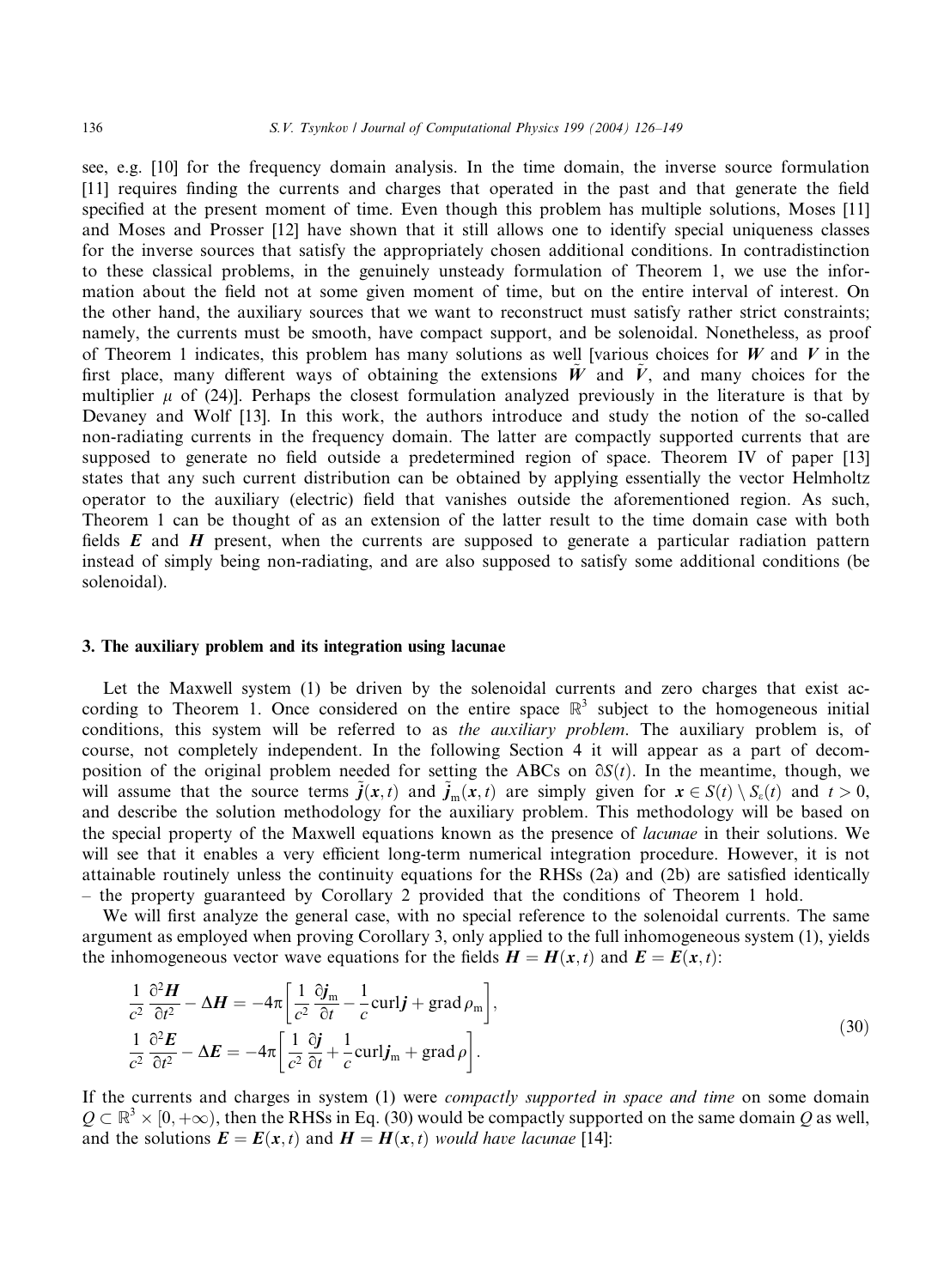S.V. Tsynkov / Journal of Computational Physics 199 (2004) 126–149 137

$$
\boldsymbol{E} = \boldsymbol{H} \equiv 0 \quad \forall (\boldsymbol{x}, t) \in \bigcap_{(\xi, \tau) \in \mathcal{Q}} \{ (\boldsymbol{x}, t) || \boldsymbol{x} - \xi | < c(t - \tau), \ t > \tau \}. \tag{31}
$$

Lacuna of the solution (31) is obtained as the intersection of all characteristic cones (light cones) of a given wave equation (30) once the vertex of the cone sweeps the support of the corresponding right-hand side. From the standpoint of physics, lacuna is the part of space–time, on which the waves generated by a compactly supported source have already passed, and the solution has become zero again. The phenomenon of lacunae is inherently three-dimensional. The surface of the lacuna represents the trajectory of aft (trailing) fronts of the waves. The existence of sharp aft fronts in odd-dimension spaces is known as the Huygens' principle, as opposed to the so-called wave diffusion, which takes place in even-dimension spaces, see, e.g. [15,16].

Let us note that the question of classifying those hyperbolic equations and systems that admit the diffusionless propagation of waves has first been formulated in the literature by Hadamard [17–19]. He himself did not know any other examples besides the classical wave (d'Alembert) equation. The notion of lacunae was introduced and studied by Petrowsky in work [14], see also [16, Chapter VI]. He, in particular, has obtained general conditions for the coefficients of hyperbolic equations that guaranteed existence of lacunae. Subsequently, the ideas of Petrowsky have been further developed by Atiyah et al. [20,21]. However, since work [14] no other constructive examples of either scalar equations or systems have been found that would have lacunae in their solutions, except the wave equation and its equivalents. More precisely, Matthisson [22] has shown that in the standard  $(3 + 1)$ -dimensional space–time with the Minkowski metric the only scalar hyperbolic equation that satisfies the Huygens' principle is the wave equation. Later, Stellmacher [23–25] has built examples of nontrivial (i.e., irreducible to the wave equation) diffusionless equations, but only in the spaces  $\mathbb{R}^n$  for odd  $n \geq 5$ . There are also examples of nontrivial diffusionless (i.e., Huygens) systems (as opposed to scalar equations) in the standard Minkowski  $3 + 1$  space–time [26–28], and examples of nontrivial scalar Huygens' equations in a  $(3 + 1)$ -dimensional space–time but equipped with an alternative (the so-called plane wave) metric, see [27–29].

The presence of lacunae suggests a very natural way of integrating system (1) driven by compactly supported sources. Let  $Q = \{(x, t)| x \in S(t), t_0 < t < t_1\}$ , and assume that we need to know the solution on a larger (but still finite) domain  $S_\delta(t)$ , see Fig. 1. It is easy to show [1–3] that by the time

$$
t_2 = t_0 + \frac{d + 2\delta + (t_1 - t_0)(c + k)}{c - k} \equiv t_0 + T_{\text{int}}
$$
\n(32)

the domain  $S_\delta(t)$  will completely fall into the lacuna (31) and will remain inside the lacuna continuously thereafter, i.e.,  $\forall t \ge t_2$ . In formula (32),  $d \stackrel{\text{def}}{=} \text{diamS}(t)$  so that  $d + 2\delta = \text{diamS}_{\delta}(t)$ , and  $k = \max_t |\mathbf{u}(t)|$ ,  $k < c$ , is the maximum speed of motion for the domain  $S(t)$ , see formula (3). Consequently, we can employ any appropriate numerical method (say, a consistent and stable finite-difference scheme) to integrate system (1) on the finite interval  $T_{\text{int}}$ . After the time  $T_{\text{int}}$  elapses since the the inception of the sources  $t_0$ , we can simply say that the solution on the domain of interest  $S_\delta(t)$  becomes identically equal to zero and remains zero  $\forall t \geq t_2$ . Therefore, the integration does not need to be continued any further; otherwise, it could only lead to the accumulation of numerical error with time.

The foregoing case may, of course, present only a limited practical interest. The case of central importance will be that of *continuously operating sources*, i.e., when the RHSs to system (1) never cease to operate for  $0 < t < +\infty$  while still being supported on the bounded domain  $S(t)$  for every  $t > 0$ . Then, we introduce a smooth partition of unity on the semi-infinite interval  $t \geq 0$ :

$$
\forall t \geq 0: \qquad \sum_{i=0}^{\infty} \Theta(t - \sigma T_i) = 1, \quad \text{supp } \Theta(t) \subseteq [-T/2, T/2], \tag{33}
$$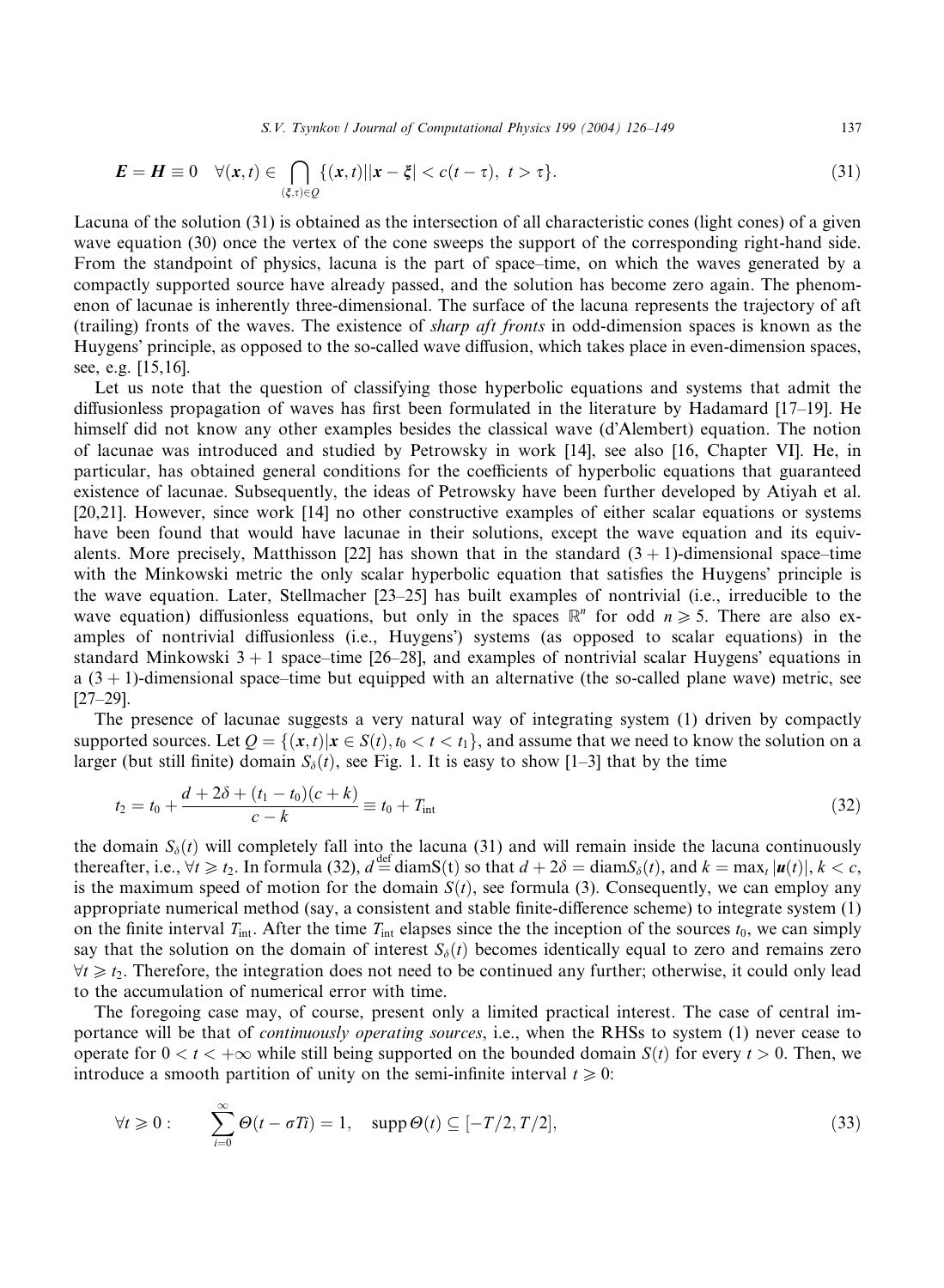where  $T > 0$  and  $(1/2) \leq \sigma < 1$  are parameters, and  $\Theta = \Theta(t)$  is a smooth even function. The idea is to have the RHSs of system (1) partitioned accordingly

$$
\begin{aligned}\n\mathbf{j}^{(i)}(\mathbf{x},t) &= \mathbf{j}(\mathbf{x},t)\Theta(t-\sigma T i), \quad \rho^{(i)}(\mathbf{x},t) = \rho(\mathbf{x},t)\Theta(t-\sigma T i), \\
\mathbf{j}^{(i)}_{\text{m}}(\mathbf{x},t) &= \mathbf{j}_{\text{m}}(\mathbf{x},t)\Theta(t-\sigma T i), \quad \rho^{(i)}_{\text{m}}(\mathbf{x},t) = \rho_{\text{m}}(\mathbf{x},t)\Theta(t-\sigma T i)\n\end{aligned} \tag{34}
$$

so that for each  $i = 0, 1, 2, \ldots$  the RHSs (34) be compactly supported on

$$
Q_i = \{(\mathbf{x},t)|\mathbf{x}\in S(t), (\sigma i - 1/2)T\leq t\leq (\sigma i + 1/2T)\}.
$$

Then, each system (1) driven by the RHS (34) for a particular  $i$  can be integrated independently using lacunae, starting from  $t_0^{(i)} \stackrel{\text{def}}{=} (\sigma i - 1/2)T$  till  $t_2^{(i)} \stackrel{\text{def}}{=} t_0^{(i)} + T_{int} = t_0^{(i)} + \frac{d+2\delta+T}{c-k}$ , after which its solution becomes identically zero on the domain of interest  $S_{\delta}(t)$ . The overall solution can subsequently be obtained by linear superposition. An approach of this type has been successfully implemented in the past for the scalar wave equation [1,2], and for the acoustics system of equations [3]. It provides for the grid convergence that is uniform in time, and also facilitates construction of efficient ABCs.

Unfortunately, a straightforward implementation of this approach to the Maxwell equations may encounter substantial difficulties. Even though the original RHSs of system (1) satisfy Eqs. (2a) and (2b), this may no longer be true for the partitioned RHSs (34). Therefore, the individual Maxwell systems driven by the RHSs (34) for  $i = 0, 1, 2, \ldots$  may appear unsolvable.

On the other hand, the auxiliary problem defined in the beginning of this section has been specially designed so that to admit the lacunae-based integration. Indeed, the auxiliary sources given by Theorem 1 satisfy the continuity equations (2a) and (2b) identically, see Corollary 2. If these sources are partitioned according to formulae (34), then for each  $i = 0, 1, 2, ...$  we will again have  $\tilde{\rho}^{(i)} = \tilde{\rho}^{(i)}_m = 0$  and  $\text{div}\tilde{\mathbf{J}}_{m}^{(i)} = \text{div}\tilde{\mathbf{J}}_{m}^{(i)} = 0$ , which means that the individual auxiliary sources will independently satisfy the continuity equations (2a) and (2b) for every  $i$ . Consequently, we may expect that each individual Maxwell system will be uniquely solvable, and that it will be possible to obtain its solution  $\bm{H}^{(i)}$ ,  $\bm{E}^{(i)}$  on  $S_\delta(t)$  with the help of lacunae, i.e., actually compute it on the interval  $[t_0^{(i)}, t_2^{(i)}] = [t_0^{(i)}, t_0^{(i)} + T_{int}]$  and set to zero for all  $t > t_2^{(i)}$ .

It is also possible to show [1–3] that when reconstructing the overall solution by summing up the individual contributions for each  $i = 0, 1, 2, \ldots$ 

$$
H(x,t) = \sum_{i} H^{(i)}(x,t), \quad E(x,t) = \sum_{i} E^{(i)}(x,t)
$$
\n(35)

the resulting sums will, in fact, contain only a finite fixed number of terms that will not increase as the time elapses. The reason is that for any given moment of time, no fragment of the RHS (34) that corresponds to later times can contribute to the solution due to the conventional causality. Besides, no fragment from sufficiently far behind in time can contribute to the solution either, because the domain of interest will be inside the lacuna, i.e., all the waves for a given retarded source will have left  $S_\delta(t)$ . In addition, each nontrivial term that is present in the sums (35) only needs to be computed on the finite interval  $T_{\text{int}}$  that also does not increase as the time elapses. As demonstrated in [1–3], these considerations translate into the temporally uniform grid convergence for any consistent and stable finite-difference scheme. In other words, the accuracy of the numerical solution will not deteriorate with time, i.e., there will be no long-term error buildup.

Moreover, for any given  $i = 0, 1, 2, \ldots$  no wave can travel in space further away than the distance  $cT_{\text{int}}$ from the boundary of the domain  $S(t_0^{(i)})$  during the time interval  $T_{int}$ . Therefore, we will have  $H^{(i)}(x,t) = 0$ and  $E^{(i)}(x,t) = 0$  for dist  $[x, S(t_0^{(i)})] > cT_{int}$  and  $t_0^{(i)} \le t \le t_2^{(i)}$ . As such, instead of the free unobstructed space outside  $S(t)$  we may consider outer boundaries with arbitrary (reflecting) properties for solving each of the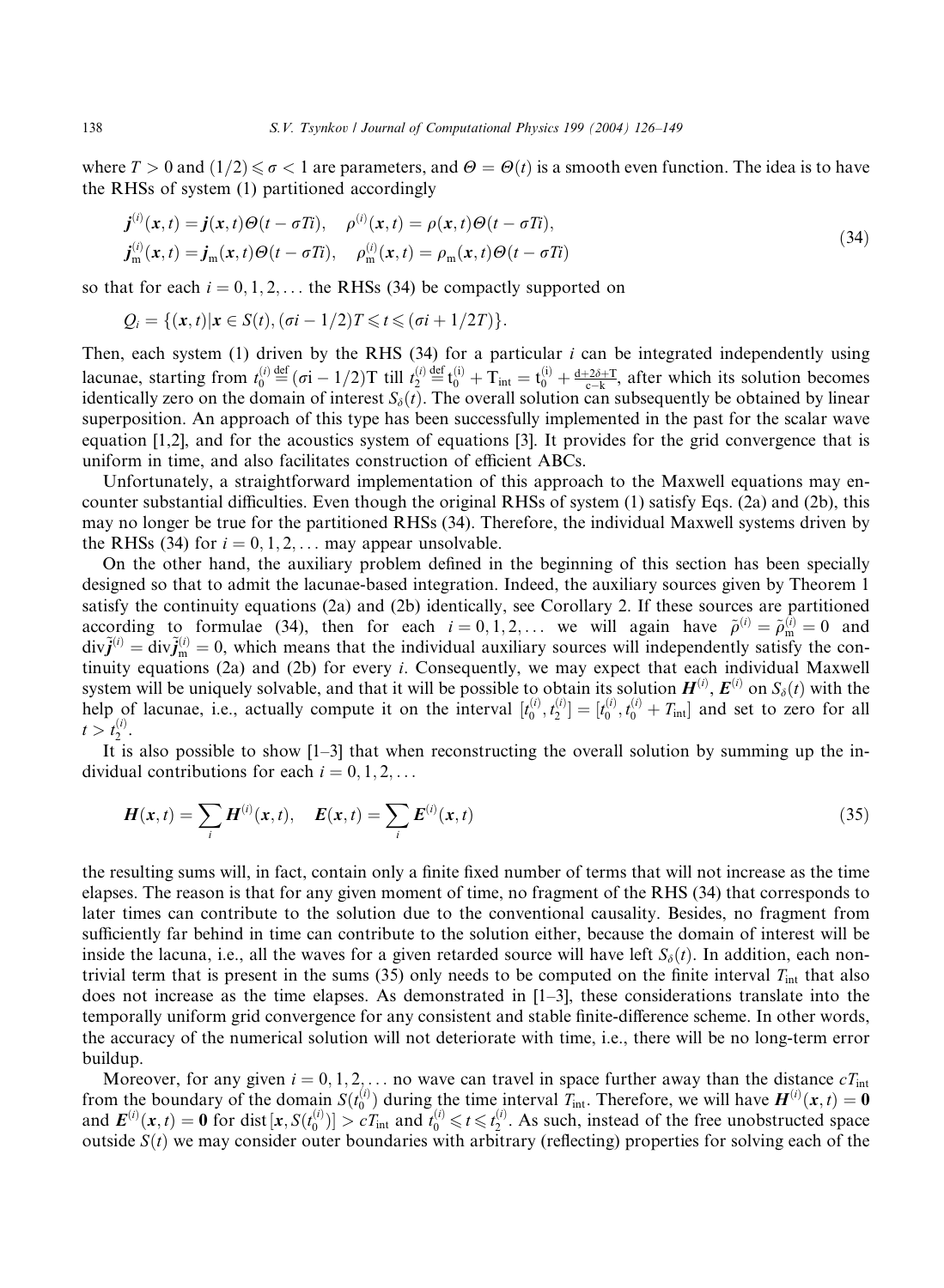individual Maxwell systems for  $i = 0, 1, 2, \ldots$  As long as none of these boundaries is located closer than  $cT_{\text{int}}$ to  $S(t_0^{(i)})$ , the solution  $H^{(i)}$ ,  $E^{(i)}$  inside  $S_\delta(t)$  is not going to feel their presence for  $t_0^{(i)} \le t \le t_2^{(i)}$ . Furthermore, instead of requiring that no wave may reach an outer boundary before  $t = t_2^{(i)}$  we can introduce an even weaker requirement that no reflected wave may come back and reach  $S_{\delta}(t)$  before  $t = t_2^{(i)}$ . The latter consideration easily translates into the estimate for the minimal distance between  $S_{\delta}(t)$  and the allowed location

of any outer boundary, see [1,2]:  $Z_{min} = \frac{c + k}{2} T_{int}$ . In other words, to obtain the correct solution of the auxiliary problem on the domain of interest  $S_\delta(t)$  for all  $t \geq 0$  using representation (35), each individual solution  $H^{(i)}$ ,  $E^{(i)}$  may only need to be computed on a bounded auxiliary domain of the maximum size

$$
Z = \text{diam } S_{\delta}(t) + 2Z_{\text{min}} = d + 2\delta + (c + k)T_{\text{int}}.\tag{36}
$$

## 4. Artificial boundary conditions for the Maxwell equations

The original formulation of the problem as outlined in Section 2 involves some possibly complex phenomena/processes confined to a bounded region  $S(t)$  that manifest themselves by the radiation of electromagnetic waves in the far field, i.e., in  $\mathbb{R}^3 \setminus S(t)$ . The far-field solution is governed by the homogeneous Maxwell equations. The overall problem is assumed uniquely solvable. By definition, the ABCs should (equivalently) replace the entire exterior homogeneous part of the problem and thus enable actually solving it only on the interior domain  $S(t)$ . The literature on the subject of ABCs is broad, and we refer the reader to the review papers [30–32]. The ABCs approach proposed in this paper fits into the general theoretical framework of [33].

The first step is to decompose the original problem into the interior and auxiliary sub-problems. The interior problem is posed on  $S(t)$  and inherits all the phenomena and processes that are going on inside this domain. Its formulation, of course, will not be complete unless supplemented by a closure at the boundary  $\partial S(t)$ . The role of the ABCs is precisely to provide this closure, so that in the ideal case the solution computed on  $S(t)$  using the ABCs coincide with the corresponding fragment of the original infinite-domain solution. Using the language of wave physics, one can say that the ABCs on  $\partial S(t)$  should simulate the vacuum that extends to infinity and that the bounded domain  $S(t)$  is immersed in, so that all the waves generated inside  $S(t)$  and traveling toward the boundary  $\partial S(t)$  can propagate right through and leave this domain completely, without producing any spurious non-physical effects.

The auxiliary problem for the Maxwell equations was formulated in Section 3. It is posed on the entire space  $\mathbb{R}^3$ , it is linear and has constant coefficients everywhere, and it is driven by the solenoidal currents and zero charges that exist on  $S(t) \setminus S_{\varepsilon}(t)$  according to Theorem 1. The key idea of setting the ABCs is to use the solution of the auxiliary problem right outside  $S(t)$  to provide the closure, i.e., the missing boundary data, for the interior problem on  $S(t)$ . The auxiliary problem, in its own turn, is not fully specified either, because according to Corollary 3 the boundary traces of both fields are needed in order to obtain its source terms. In the framework of setting the ABCs, these traces will be taken from the solution to the interior problem, thereby making the two sub-problems interconnected: The auxiliary sources are constructed based on the interior solution, and the closure for the interior formulation is provided by the solution to the auxiliary problem.

This entire agenda will be implemented directly on the discrete level, thus completely eliminating the two common stages in constructing the ABCs – first obtaining the continuous boundary conditions, and then building their discrete approximation, see [31]. The feasibility of this agenda basically hinges on two essential considerations. The first one has to do with the replacement of non-constructive steps in the proof of Theorem 1 and Corollary 3 by more manageable alternatives. In this paper, it will only be done for a particular cylindrically symmetric setting so that to enable conducting the proof-of-concept computations,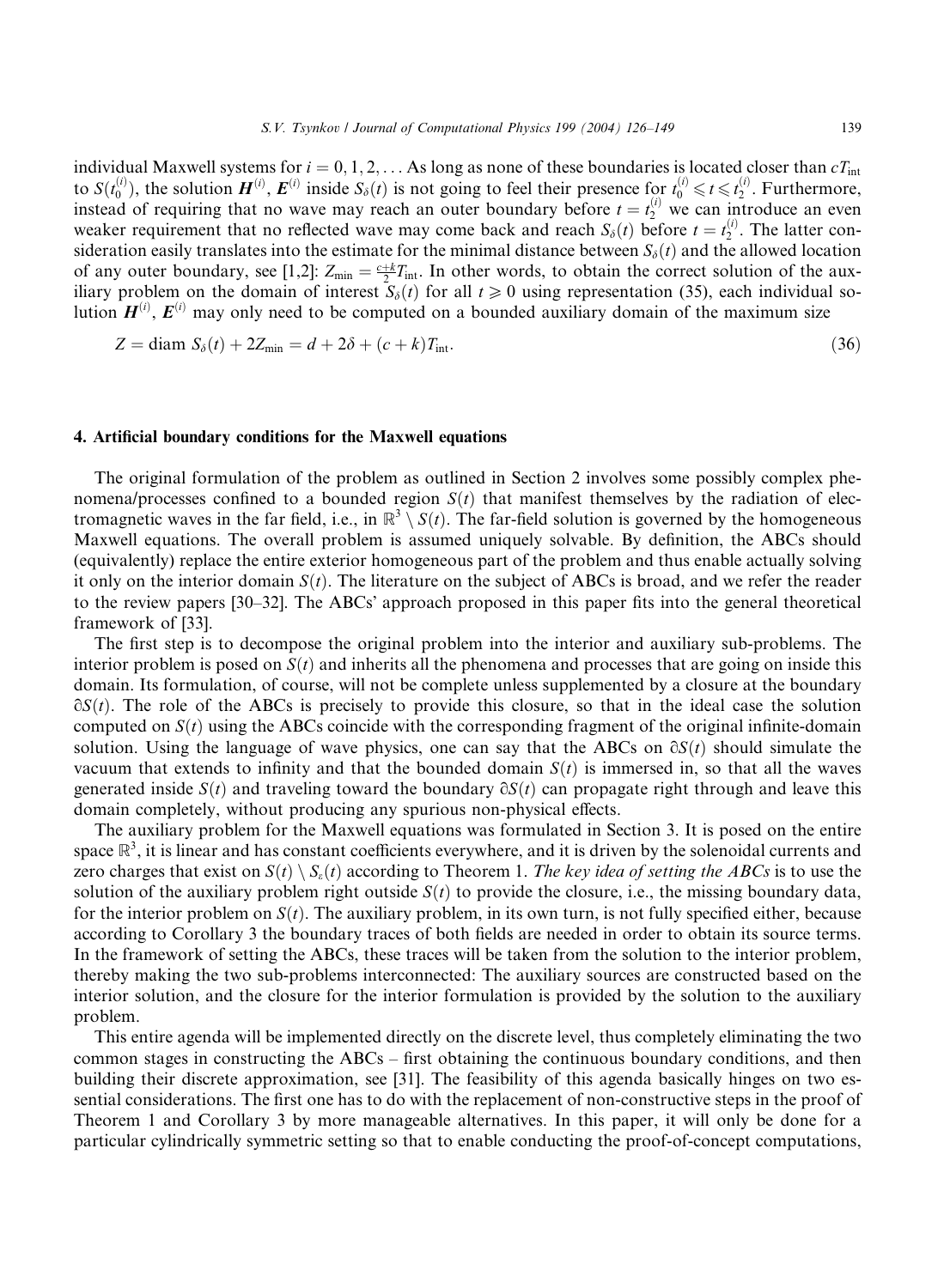see Section 5; while a more general setup will be addressed later [4]. The second one has to do with the solution of the auxiliary problem. The key point is that even though it is formally posed on an unbounded region (the entire space  $\mathbb{R}^3$ ), the auxiliary problem still lends itself to the actual numerical solution with the help of lacunae, as described in Section 3. In so doing, the computational domain only needs to have a finite size Z of (36), the numerical error does not build up even for long integration times, and the computer expenses per unit time interval remain fixed and non-growing, see [1–3].

The lacunae-based solution algorithm described in Section 3 can even be simplified. In general, for each component  $i = 0, 1, 2, \ldots$  of the partitioned sources, the corresponding individual Maxwell system is supposed to be solved on its own auxiliary domain of size Z, see (36), centered around  $S(t_0^{(i)})$ . Instead, we can consider one and the same universal periodic setup with the period Z in each direction. The motion of  $S(t)$ will then have to be interpreted as motion on a three-dimensional toroidal surface. Due to the periodicity, for any location of  $S(t_0^{(i)})$  on this toroidal surface, there will be exactly  $Z_{\text{min}}$  surrounding space in each direction, see formula (36), so that the waves that leave  $S(t)$  will not be able to re-enter  $S_\delta(t)$  before the time  $T_{\text{int}}$  elapses. Therefore, the solution reconstructed on  $S_{\delta}(t)$  will be the same as the one obtained by the algorithm of Section 3 (see [1] for a detailed argument along these lines).

Assume now that there is a space–time grid  $\mathbb{N} \times \mathbb{T}$  on the auxiliary domain of size Z, see (36), on which a discrete approximation to the auxiliary problem is built. The spatial grid  $\mathbb N$  consists of the nodes n, whereas the temporal grid  $\mathbb T$  is composed of the time levels  $l = 0, 1, 2, \dots$  The grid N does not have to offer any special features to accommodate the shape of the domain  $S(t)$ ; it is most convenient to use a uniform Cartesian grid. This grid will be needed for computing the ABCs. Note that the interior problem solved inside  $S(t)$  does not have to be approximated on the same grid. For example, in our work on global ABCs for external flow problems [34], we have used a curvilinear grid inside the computational domain, this grid was fitted to the given aerodynamic shape (say, a wing), whereas the ABCs were computed on the auxiliary Cartesian grid. In electromagnetics, the interior grid may also be curvilinear, to reflect, for example, the shape of a given scatterer. In such a case, some data exchange between the interior and auxiliary grids is obviously required; it is typically rendered through interpolations. In the current paper, however, we will restrict ourselves to the simplest case when the interior problem is integrated on the same grid N.

Let  $\mathbb{N}^l$ ,  $l = 0, 1, 2, \ldots$ , be the time levels of the grid  $\mathbb{N} \times \mathbb{T}$ , and  $\mathbb{S}_n^l$  be the  $(m + 1)$ -level stencil of an explicit scheme associated with the node  $(n, l) \in \mathbb{N} \times \mathbb{T}$ :

$$
\mathbb{S}_n^l \cap \{ \mathbb{N} \times \mathbb{T} \} \subset \{ \mathbb{N}^l \cup \mathbb{N}^{l-1} \cup \cdots \cup \mathbb{N}^{l-m} \} \text{ and } \mathbb{S}_n^l \cap \mathbb{N}^l = (n, l).
$$

Introduce the following grid subsets  $(h$  is the spatial grid size):

$$
\mathbb{N}_{+}^{l} = \{ (\mathbf{n}, l) \in \mathbb{N}^{l} \cap S(t^{l}) \},
$$
  
\n
$$
\mathbb{N}_{+} = \mathbb{N}_{+}^{0} \cup \mathbb{N}_{+}^{1} \cup \mathbb{N}_{+}^{2} \cup \cdots,
$$
  
\n
$$
\tilde{\mathbb{N}}_{+} = \bigcup_{(\mathbf{n}, l) \in \mathbb{N}_{+}} \mathbb{S}_{\mathbf{n}}^{l},
$$
  
\n
$$
\gamma = \tilde{\mathbb{N}}_{+} \setminus \mathbb{N}_{+},
$$
\n(37)

 $\mathbb{N}_+$  of (37) is the interior sub-grid. The set  $\gamma = \gamma^0 \cup \gamma^1 \cup \gamma^2 \cup \cdots$  is called the grid boundary; it is a narrow fringe of grid nodes that follows the geometry of  $\partial S(t)$ . We will require that the domain  $S_\delta(t)$ , see Fig. 1, be chosen so that  $\forall t' : \tilde{\mathbb{N}}_+^l \subset S_\delta(t')$ . The parameter  $\delta$  can therefore be taken small, about a few grid sizes depending on the structure of the specific  $\mathbb{S}_n^l$ .

We will now describe one time step of the combined interior/auxiliary time-marching algorithm that involves setting the discrete ABCs at  $\partial S(t)$ .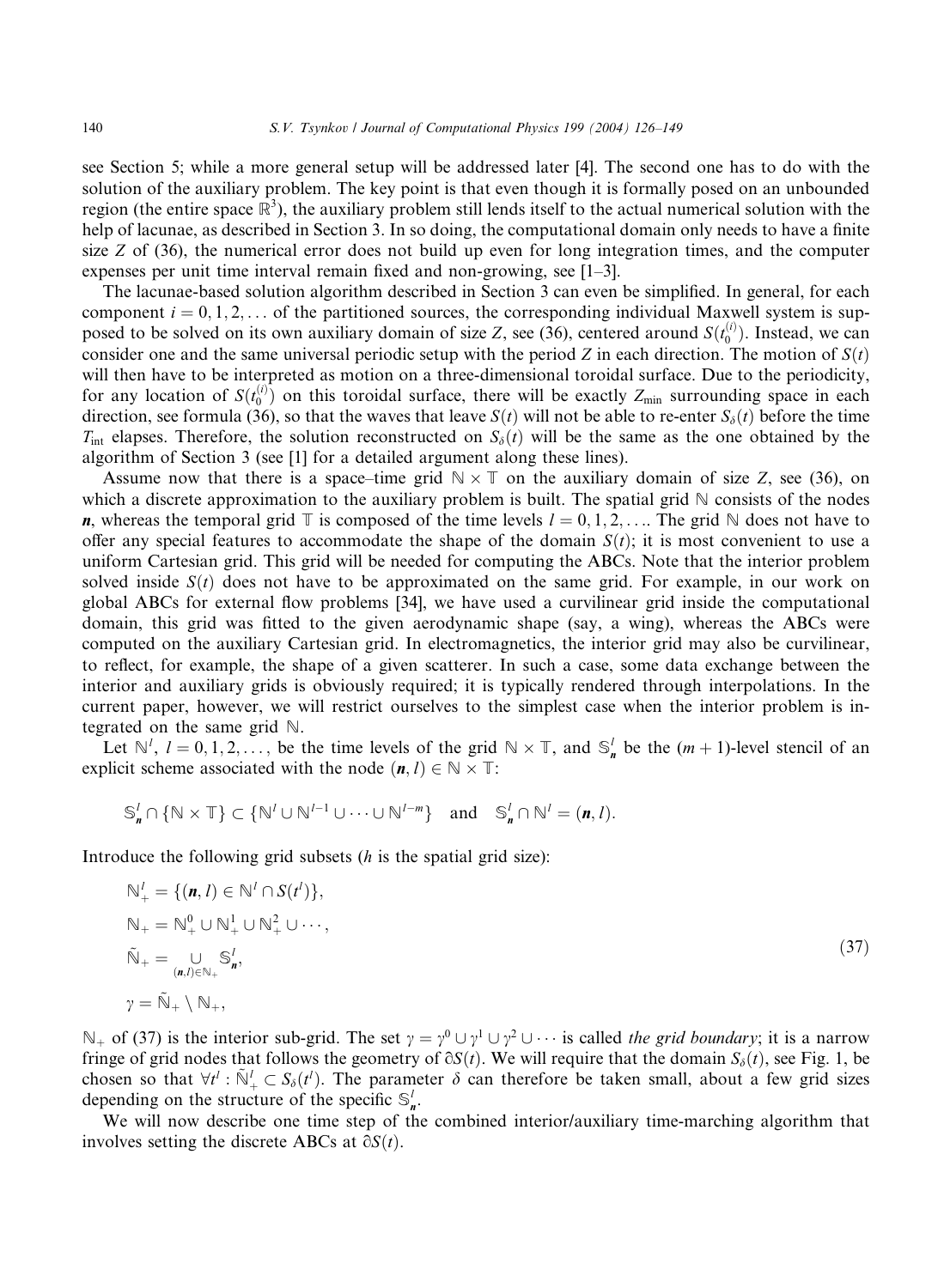**Algorithm 4** (ABCs). Let the solution be known on  $\tilde{N}_+$  up to the level l.

- (A) Perform one interior time step and obtain the solution on  $\mathbb{N}^{l+1}_{+}$ ;
- (B) use the interior solution on  $S(t) \setminus S_{\varepsilon}(t)$  for time levels up to  $t^{l+1}$  and obtain the auxiliary solenoidal currents  $\tilde{j}$  and  $\tilde{j}_m$  that exist by Theorem 1;
- (C) perform one auxiliary time step and supply the solution on  $\gamma^{l+1}$ .

Clearly, upon completion of part (C) of Algorithm 4 the procedure cyclically repeats itself, i.e., part (A) can be done on the next time level, because  $\mathbb{N}_{+}^{I+1} \cup \gamma^{I+1} = \tilde{\mathbb{N}}_{+}^{I+1}$ , see (37). This way, the computation can be run for as long as necessary, and the closure for the interior problem, i.e., the boundary data on  $\gamma$ , will always be provided from the solution to the auxiliary problem. Part (B) of Algorithm 4 is to be performed directly on the grid. In the following Section 5, we describe the corresponding implementation for a special case that requires the use of the vector potential  $\vec{A}$ , see (29), whereas the general case that employs the solenoidal auxiliary currents constructed using special Taylor expansions will be described in the next paper [4]. Note that in Algorithm 4, when the solution in part (A) is advanced one time level till  $l + 1$ , the auxiliary sources in part (B) are also advanced one time level, but they may be ''lagging behind'' by a fixed number of levels, depending on the actual scheme and stencil  $\mathbb{S}_n^l$  used. Finally, the time-marching of the auxiliary problem required in part (C) of Algorithm 4 is performed using lacunae, see Section 3. As has been mentioned, this enables integration on the auxiliary domain of a fixed size, and implies only finite nongrowing computer expenses per time step.

## 5. Numerical demonstrations

In this section, we conduct a series of computations with the key objective of corroborating our central theoretical finding. In other words, we want to experimentally demonstrate that employing the compactly supported solenoidal currents of Section 2 in the capacity of the source terms for the auxiliary problem would completely clear the way toward the use of lacunae-based ABCs for the Maxwell equations. The computational setup is chosen so that to provide for the easiest, most straightforward, and least expensive implementation, rather than to demonstrate the full generality of the approach. Namely, we employ cylindrical coordinates  $(r, \theta, z)$  and assume axial symmetry so that all the quantities depend only on r, z, and t, and  $\frac{\partial}{\partial \theta}(\cdot) \equiv 0$ . This facilitates the split of system (1) into two independent subsystems such that each governs three out of the total of six field components. The subsystem that connects  $E_{\theta}$ ,  $H_r$ , and  $H_z$  is referred to as transverse-magnetic (TM); it contains three unsteady equations [cf. Eqs. (1)]

$$
\frac{1}{c} \frac{\partial E_{\theta}}{\partial t} - \left(\frac{\partial H_r}{\partial z} - \frac{\partial H_z}{\partial r}\right) = -\frac{4\pi}{c} j_{\theta},
$$
\n
$$
\frac{1}{c} \frac{\partial H_r}{\partial t} - \frac{\partial E_{\theta}}{\partial z} = -\frac{4\pi}{c} j_{\text{m}_r},
$$
\n
$$
\frac{1}{c} \frac{\partial H_z}{\partial t} + \frac{1}{r} \frac{\partial (rE_{\theta})}{\partial r} = -\frac{4\pi}{c} j_{\text{m}_z}
$$
\n(38a)

supplemented by the steady-state equation

$$
\frac{1}{r}\frac{\partial (rH_r)}{\partial r} + \frac{\partial H_z}{\partial z} = 4\pi \rho_m.
$$
\n(38b)

The other steady-state equation of (1), div $\mathbf{E} = 4\pi\rho$ , does not appear in the TM system because  $\frac{\partial}{\partial \theta}(E_{\theta}) \equiv 0$ . It is rather a part of the other subsystem known as transverse-electric (TE); the latter is not discussed here.

The magnetic currents and charges on the RHSs of Eqs. (38a) and (38b) should always satisfy the continuity equation [cf. formula (2b)]: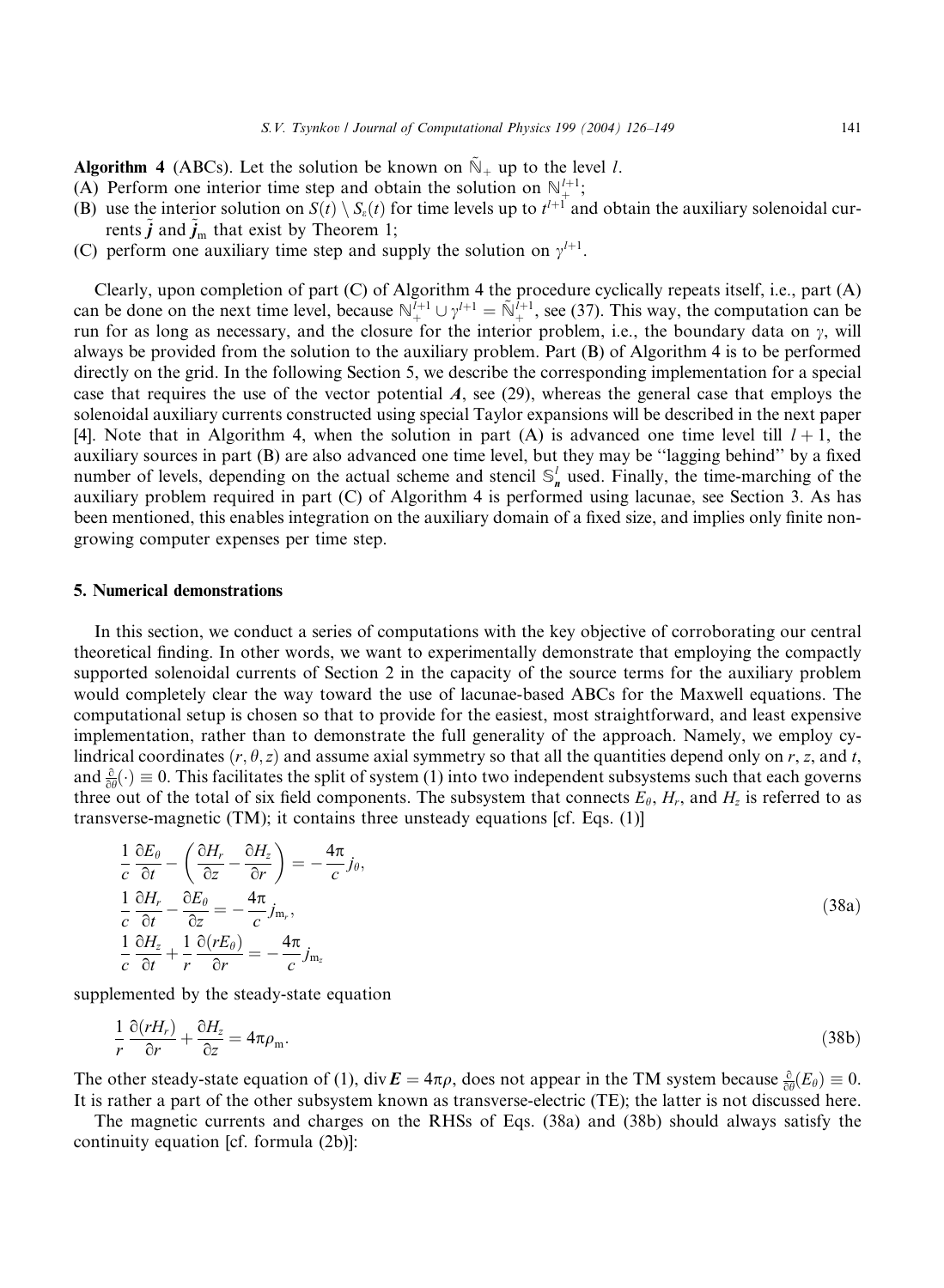142 S.V. Tsynkov / Journal of Computational Physics 199 (2004) 126–149

$$
\frac{\partial \rho_{\rm m}}{\partial t} + \frac{1}{r} \frac{\partial (r j_{\rm m_r})}{\partial r} + \frac{\partial j_{\rm m_z}}{\partial z} = 0. \tag{39}
$$

In the TM context, there is no continuity equation for the electric currents and charges. The reason is that the only type of electric sources that appear in the TM mode is the current component  $j_{\theta}$ , for which we obviously have  $\frac{\partial f_{\theta}}{\partial \theta} \equiv 0$ . The electric continuity equation appears in the TE context.

The TM part of the Coulomb gauge definition (29) is given by

$$
H_r = -\frac{\partial A_\theta}{\partial z}, \quad H_z = \frac{1}{r} \frac{\partial (r A_\theta)}{\partial r}, \quad E_\theta = -\frac{1}{c} \frac{\partial A_\theta}{\partial t}, \quad \frac{\partial A_\theta}{\partial \theta} \equiv 0 \tag{40}
$$

which means that everything is controlled by only one quantity  $A_{\theta}$ .

Axial symmetry will allow us to take full advantage of the crucial three-dimensional effects in an essentially two-dimensional computational setting. Besides, construction of the auxiliary sources can be simplified in this case.

As shown in Section 3, the key to using lacunae for integration of the Maxwell equations lies in selecting the RHSs of a special structure that removes the restrictions imposed by the continuity equations. Theorem 1 guarantees existence of these special auxiliary sources – solenoidal currents and corresponding zero charges, but does not offer a full constructive recipe of how they can actually be built. In the cylindrically symmetric TM mode, however, the form of Eqs. (38a), (38b) and the presence of only one continuity equation (39) instead of two suggest that we merely need to guarantee the solenoidal nature of the magnetic currents  $\tilde{j}_m$ , because  $\frac{\partial f_\theta}{\partial \theta} \equiv 0$  anyway. Therefore, the extension of the electric field  $E_\theta$  inwards, i.e., from  $\mathbb{R}^3 \setminus S(t)$  to  $S(t) \setminus S_\epsilon(t)$ , that is to be obtained for the purpose of building the auxiliary sources following the proof of Theorem 1, has to be smooth but may otherwise be quite arbitrary. As far as the magnetic auxiliary sources, they still have to be constructed in a special way, so that to ensure  $\tilde{\rho}_{m} = 0$  and  $div\tilde{J}_{m} = \frac{1}{r} \frac{\partial (r \tilde{j}_{m r})}{\partial r} + \frac{\partial \tilde{j}_{m z}}{\partial z} \equiv 0$ , which implies degeneration of the continuity equation (39), cf. Corollary 2. However, the fact that in the TM mode the electric part presents no restriction makes the latter task much easier to accomplish.

Indeed, in this case, if we know the vector potential  $A = A(x, t)$  (which, like any other quantity in the model, does not depend on  $\theta$ ), we can use it directly rather than look for  $W_A(x, t)$ :  $A = \text{curl } W_A$  (see the discussion around Eq. (29) that follows the proof of Theorem 1 and Corollary 3). In other words, we can define the extended magnetic field on  $\mathbb{R}^3$ ,  $t > 0$ , as simply  $\tilde{H} = \text{curl}(\mu \tilde{A})$ , where  $\tilde{A}(x, t)$  is the Whitney extension of the vector potential from  $\mathbb{R}^3 \setminus S(t)$  into  $S(t) \setminus S_{\varepsilon}(t)$  and  $\mu$  is the multiplier of (24). Substitution of this  $\hat{H}$  into the first pair of Maxwell's equations (1) immediately yields  $\tilde{\rho}_{m} = 0$  and div $j_{m} = 0$ . For the electric sources, however, if we did not have the axial symmetry this approach would not, generally speaking, allow us to make sure that  $\tilde{\rho} = 0$  and div $\vec{j} = 0$ , because if we defined the extended electric field as  $\tilde{E} = -\frac{1}{c} \frac{\partial (\mu \tilde{A})}{\partial t}$ , cf. second equality (29), then it would not necessarily be solenoidal. On the other hand, in the cylindrical TM context this constraint is lifted as the only component of the electric field present,  $E_{\theta}$ , can be extended into  $S(t) \setminus S_{\varepsilon}(t)$  arbitrarily, because  $\frac{\partial \tilde{E}_{\theta}}{\partial \theta} = 0$  always implies  $\frac{\partial \tilde{J}_{\theta}}{\partial \theta} = 0$ , and the equation div  $\tilde{E} = 4\pi\tilde{\rho}$  in this case reduces again to  $\frac{\partial \tilde{E}_{\theta}}{\partial \theta} = 0$ , i.e.,  $\tilde{\rho} = 0$ .

As such, we are going to exploit the vector potential to obtain the solenoidal auxiliary currents needed for numerical experiments, and we will use the gauge definition (40), which is specific for the coordinate system used and the type of symmetry present. The gauge (40) indicates that it is sufficient to build an extension only for  $A_\theta$ . If we smoothly extend  $A_\theta$  from  $\mathbb{R}^3 \setminus S(t)$  to  $S(t) \setminus S_\epsilon(t)$  and get  $A_\theta$ , then the modified magnetic field components can be obtained as

$$
\tilde{H}_r = -\frac{\partial(\mu \tilde{A}_\theta)}{\partial z}, \quad \tilde{H}_z = \frac{1}{r} \frac{\partial(r\mu \tilde{A}_\theta)}{\partial r}
$$
\n
$$
\tag{41}
$$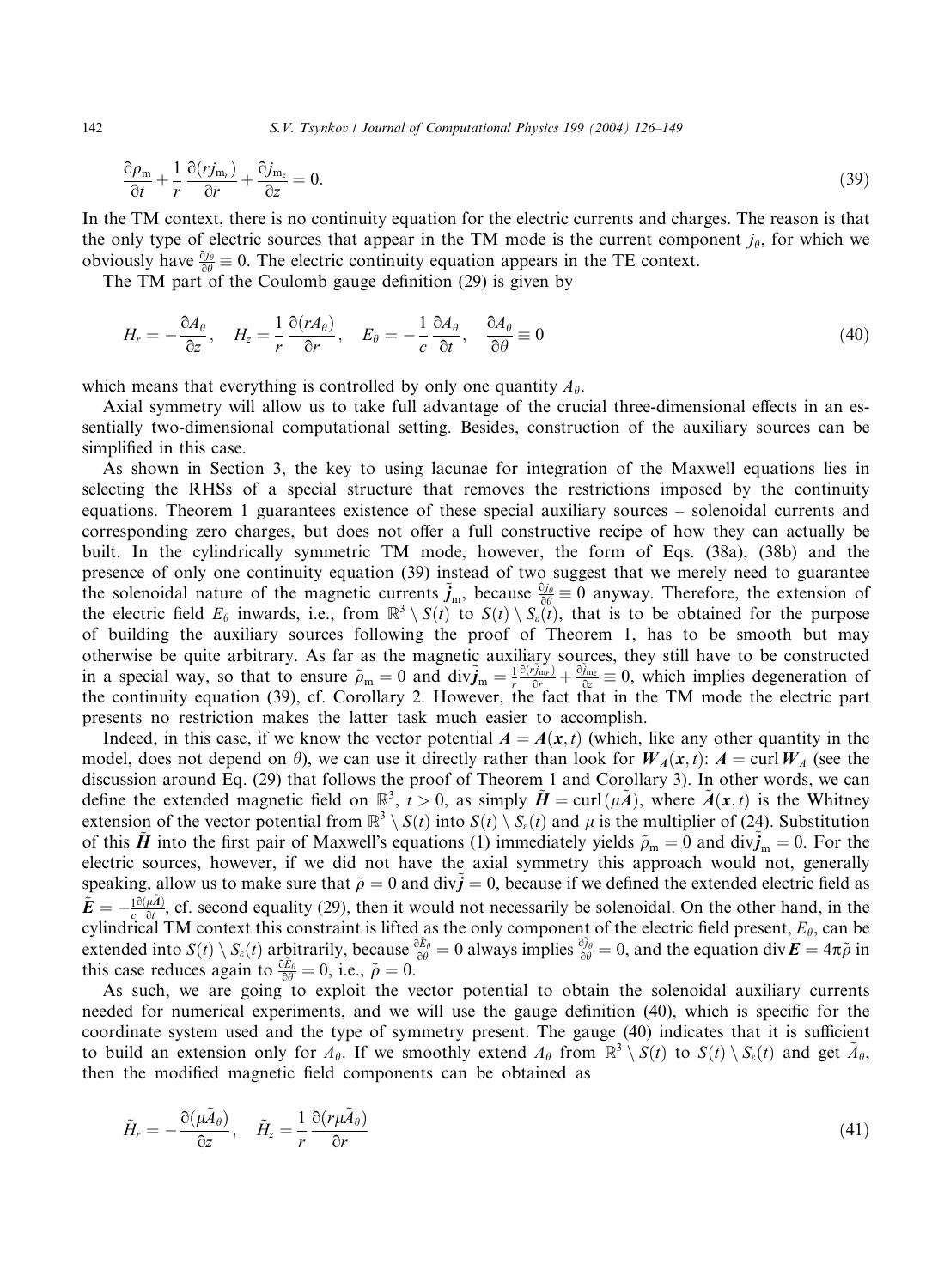and we will clearly have div  $\tilde{H} = \frac{1}{r} \frac{\partial (r\tilde{H}_r)}{\partial r} + \frac{\partial \tilde{H}_z}{\partial z} \equiv 0$  so that the continuity equation (39) will degenerate as required. To our major advantage, in the two-dimensional  $(r, z)$  setting (as opposed to a full 3D), the quantity  $A_{\theta}$  can be easily reconstructed by contour integration of the magnetic field using the first two equations of (40). In so doing, the most natural way to build the extension  $\tilde{A}_{\theta}$  and to guarantee its smoothness across the interface  $\partial S(t)$  is to apply the same idea right inside  $S(t)$  as well, i.e., to simply reconstruct the vector potential on  $S(t) \setminus S_{\varepsilon}(t)$  by contour integration of the interior solution  $(H_r, H_z)$ . Subsequently, the multiplier  $\mu$  is applied to  $A_{\theta}$ , the modified magnetic field is derived according to (41), and finally the magnetic auxiliary currents are obtained by applying the Maxwell operators. The situation with the electric auxiliary currents is even more straightforward, as any smooth extension  $E_{\theta}$ , once it has been multiplied by  $\mu$  and substituted into the corresponding Maxwell equation, yields the desired  $j_\theta$ . In particular, the interior electric field itself can be used as  $E_\theta$  on  $S(t) \setminus S_\varepsilon(t)$ , which obviously guarantees the smoothness of  $E_{\theta}$  across  $\partial S(t)$ .

In the discrete framework, all the foregoing operations are done on the grid. The first step is obviously to choose the scheme for the integration of the Maxwell equations (38a). We have employed a version of the well-known Yee scheme [35] adopted for the cylindrical geometry; it is an explicit second-order central-difference staggered solver, which is written as follows on the uniform rectangular  $(r, z)$  grid with sizes  $\Delta r$  and  $\Delta z$  and time step  $\Delta t$ :

$$
\frac{1}{c} \frac{E_{\theta_{i,j}}^{l+1} - E_{\theta_{i,j}}^{l}}{\Delta t} + \frac{H_{z_{i+\frac{1}{2},j}}^{l+\frac{1}{2}} - H_{z_{i-\frac{1}{2},j}}^{l+\frac{1}{2}}}{\Delta r} - \frac{H_{r_{i,j+\frac{1}{2}}}^{l+\frac{1}{2}} - H_{r_{i,j-\frac{1}{2}}}^{l+\frac{1}{2}}}{\Delta z} = -\frac{4\pi}{c} j_{\theta_{i,j}}^{l+\frac{1}{2}},
$$
\n
$$
\frac{1}{c} \frac{H_{r_{i,j+\frac{1}{2}}}^{l+\frac{1}{2}} - H_{r_{i,j+\frac{1}{2}}}^{l-\frac{1}{2}}}{\Delta t} - \frac{E_{\theta_{i,j+1}}^{l}}{\Delta z} - \frac{E_{\theta_{i,j}}^{l}}{\Delta z} = -\frac{4\pi}{c} j_{m_r i, j+\frac{1}{2}}^{l},
$$
\n
$$
\frac{1}{c} \frac{H_{z_{i+\frac{1}{2},j}}^{l+\frac{1}{2}} - H_{z_{i+\frac{1}{2},j}}^{l-\frac{1}{2}}}{\Delta t} + \frac{1}{r_{i+\frac{1}{2}}} \frac{r_{i+1} E_{\theta_{i+1,j}}^{l} - r_i E_{\theta_{i,j}}^{l}}{\Delta r} = -\frac{4\pi}{c} j_{m_z i+\frac{1}{2},j}^{l}.
$$
\n(42)

Note that the steady-state equation (38b) will not be needed for the actual time marching because the degenerate continuity equation (39) implies that div  $H$  will always preserve its initial value, which is zero. Also note that both Eq. (38a) and the scheme (42) are only valid away from the axis of symmetry  $r = 0$ . The special treatment needed at the axis is based on the natural consideration that all the quantities involved must be continuous and bounded. For the vector components  $E_{\theta}$  and  $H_r$  this requirement, along with the axial symmetry, implies that both  $E_\theta$  and  $H_r$  must be equal to zero at  $r = 0$ . The same will obviously be true for  $j_\theta$  and  $j_{m_r}$ . For the vector component  $H_z$ , which is parallel to the axis of symmetry, the same arguments lead to the conclusion that  $\frac{\partial H_z}{\partial r}|_{r=0} = 0$ . Next, for  $r \ll 1$  we have:  $E_\theta(r, \cdot) = E'_\theta(0, \cdot)r + o(r)$  and consequently,  $\frac{10(rE_\theta)}{r} = \frac{10(r^2E'_\theta(0, \cdot))}{\delta r} + o(1)$ , which means that  $\frac{10(rE_\theta)}{r} |_{r=0} = 2\frac{\partial E_\theta}{\partial r}|_{$  $\frac{\partial (r^2 E'_\theta(0,\cdot))}{\partial r} + o(1)$ , which means that  $\frac{1}{r} \frac{\partial (r E_\theta)}{\partial r}|_{r=0} = 2 \frac{\partial E_\theta}{\partial r}|_{r=0}$ . Therefore, for  $r = 0$  system (38a) transforms into

$$
E_{\theta}(0, z, t) = 0,
$$
  
\n
$$
H_r(0, z, t) = 0,
$$
  
\n
$$
\frac{1}{c} \frac{\partial H_z}{\partial t} + 2 \frac{\partial E_{\theta}}{\partial r} = -\frac{4\pi}{c} j_{m_z}.
$$
\n(43)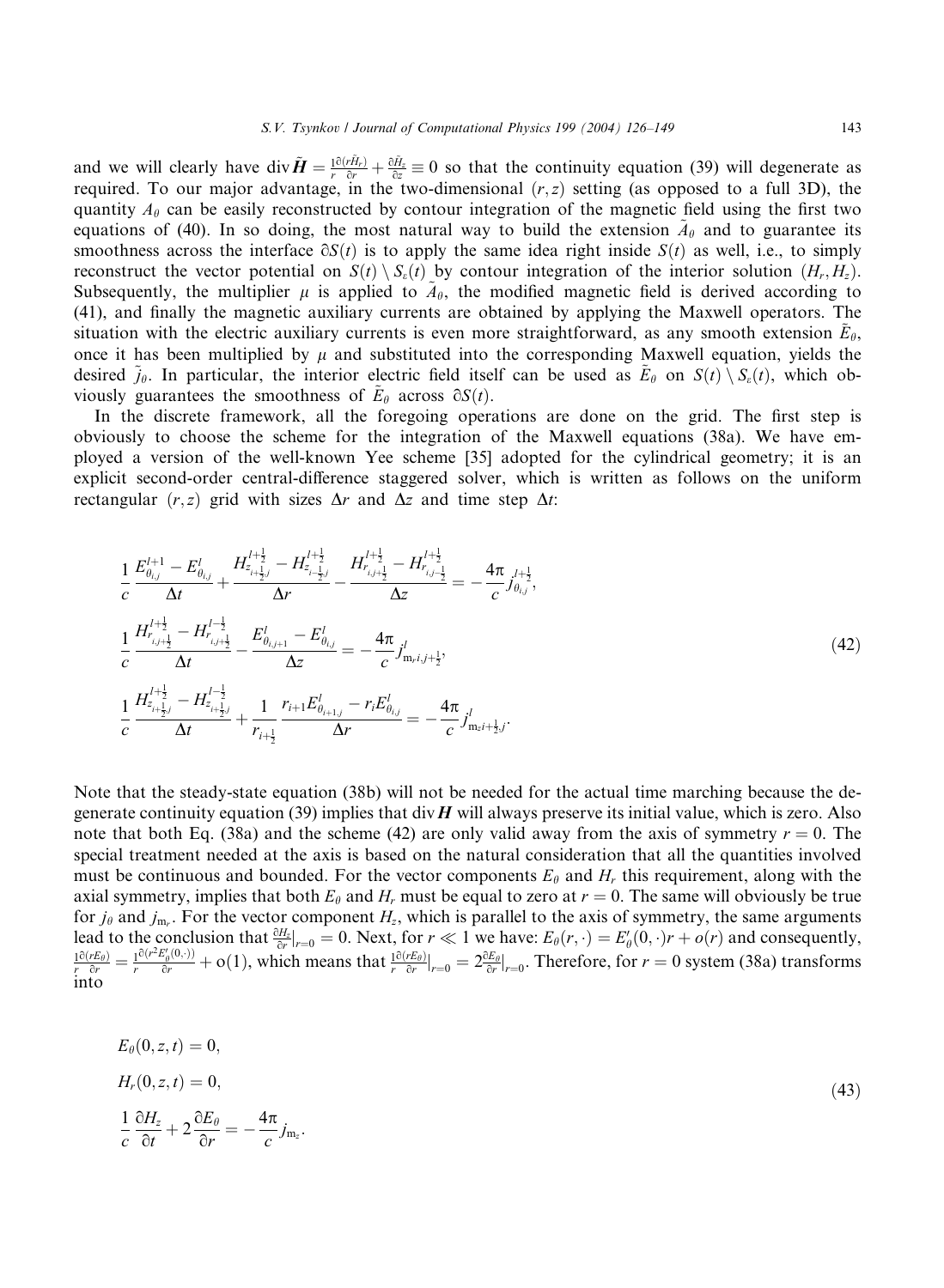Discretization of (43) consistent with (42) reads

$$
E_{\theta_{0,j}}^l = 0,
$$
  
\n
$$
H_{r_{0,j+\frac{1}{2}}}^{l+\frac{1}{2}} = 0,
$$
  
\n
$$
\frac{1}{c} \frac{H_{z_{\frac{1}{2},j}}^{l+\frac{1}{2}} - H_{z_{\frac{1}{2},j}}^{l-\frac{1}{2}}}{\Delta t} + \frac{2}{\Delta r} E_{\theta_{1,j}}^l = -\frac{4\pi}{c} j_{m_z \frac{1}{2},j}^l
$$
\n(44)

provided that the grid line  $i = 0$  coincides with the axis  $r = 0$ . Finally, the discrete counterpart of the Coulomb gauge (40) is given by

$$
H_{r_{i,j+\frac{1}{2}}}^{l+\frac{1}{2}} = -\frac{A_{\theta_{i,j+1}}^{l+\frac{1}{2}} - A_{\theta_{i,j}}^{l+\frac{1}{2}}}{\Delta z}, \quad H_{z_{i+\frac{1}{2},j}}^{l+\frac{1}{2}} = \frac{1}{r_{i+\frac{1}{2}}} \frac{r_{i+1} A_{\theta_{i+1,j}}^{l+\frac{1}{2}} - r_i A_{\theta_{i,j}}^{l+\frac{1}{2}}}{\Delta r},
$$
\n
$$
E_{\theta_{i,j}}^{l} = -\frac{1}{c} \frac{A_{\theta_{i,j}}^{l+\frac{1}{2}} - A_{\theta_{i,j}}^{l-\frac{1}{2}}}{\Delta t}.
$$
\n(45)

Further detail on the specific computational setup that we have used can be found in our report [36]. It involves a compact source of unsteady electromagnetic radiation engaged in a straightforward motion (along the z axis). The motion itself is not uniform either and consists of repeated acceleration/deceleration cycles. There is an analytic reference solution, against which we compare the numerical results obtained on a sequence of subsequently more fine grids. This allows us to experimentally judge the grid convergence. The integration in time is conducted till  $100 \cdot \frac{d}{c}$ , which is equal to one hundred times the interval required for the waves to cross the domain  $S(t)$  of fixed diameter d. The shape of this domain  $S(t)$  is chosen spherical, while the grid is rectangular, and no adaptation is required.

The scheme (42), (44) is used for independently marching both the interior solution inside  $S(t)$  and the solution of the auxiliary problem. Algorithm 4 renders coupling between the two solutions. On every time step, the first two equations of (45) are used for reconstructing the discrete vector potential  $\tilde{A}_{\theta_{i,j}}^{l+\frac{1}{2}}$  in the transition region  $S(t)\setminus S_{\varepsilon}(t)$ , which basically amounts to integrating the discrete interior solution for the magnetic field along the coordinate lines of the grid. The reconstructed potential is needed on stage (B) of Algorithm 4. It is first modified by applying  $\mu$  of (24), then the modified fields are obtained by using the discrete version of (41), which is the same as the first two equations of (45), and finally, the auxiliary sources are obtained by applying the operators on the left-hand side of (42).

In Fig. 2 we present the computational error for  $E_\theta$  as it depends on time on the three grids that we have employed. The error was evaluated in the maximum norm on the domain  $S(t)$ . We see that the algorithm provides for no long-term error buildup, and also that it displays the design second-order grid convergence. Error profiles for both magnetic field components  $H_r$  and  $H_z$  look practically the same and we are not showing them here.

Let us now discuss how the performance of the lacunae-based ABCs is affected by the key parameter involved – the width of the transition region  $S(t) \ S_{\varepsilon}(t)$ . This width  $\varepsilon$  obviously reflects on how well the smooth extensions and smooth multiplier function  $\mu(x, t)$  are resolved on the grid, and as such, how smooth the auxiliary RHSs will effectively be. The latter, in turn, affect the quality of the discrete lacunae, i.e., how sharp the aft fronts of the waves really are in the discrete framework. Besides having a potential effect on the error behavior, the width of the transition region also determines how many grid nodes are needed to support the auxiliary RHSs. Those RHSs basically control the extent of temporal nonlocality of the lacunae-based ABCs. The algorithm requires keeping them on the interval of length  $T_{\text{int}}$  that immediately precedes the current moment of time, and as such, the more narrow the transition region is, the less additional storage is needed.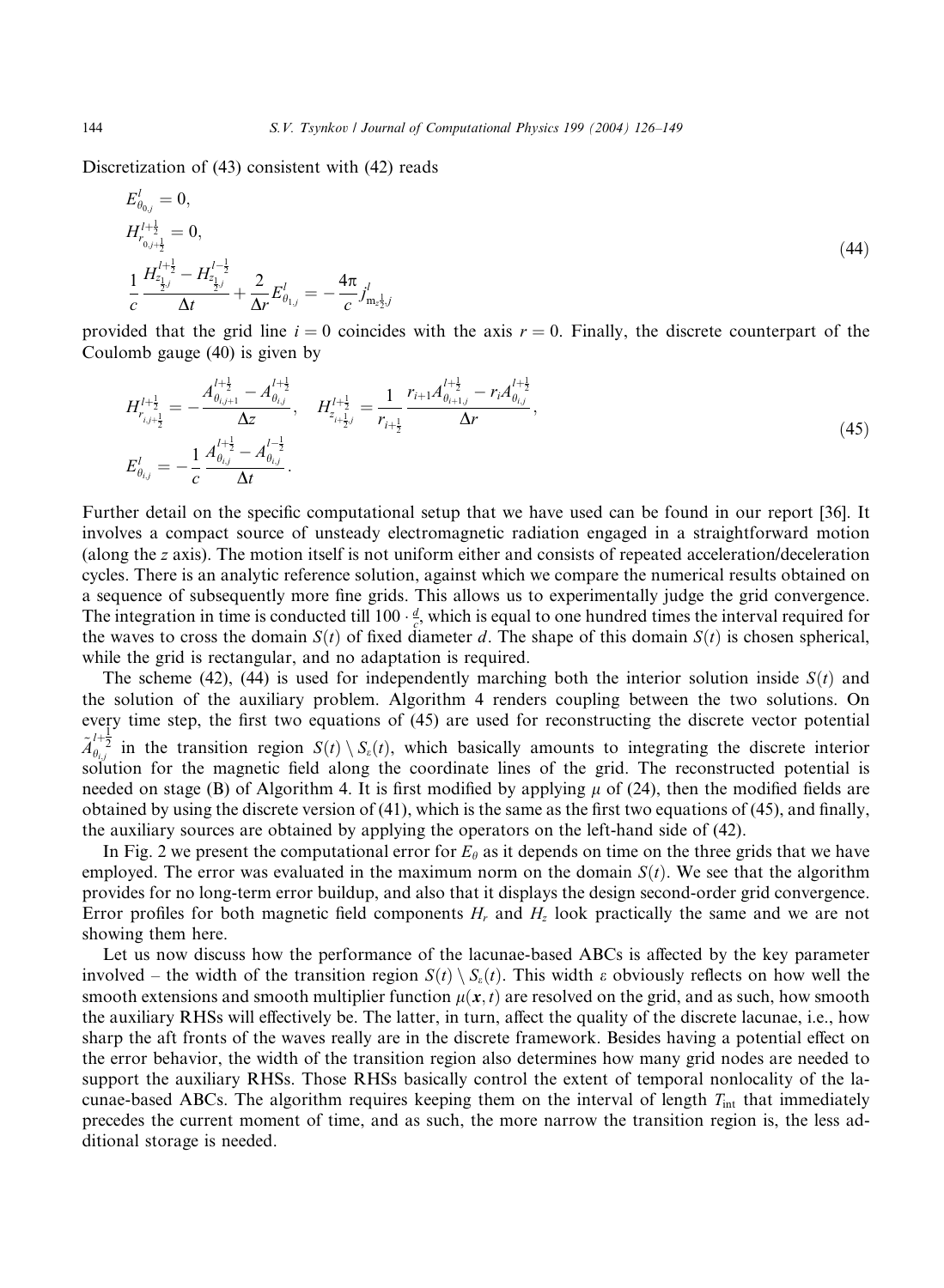

Fig. 2. Grid convergence study with lacunae-based ABCs,  $\varepsilon = 10\Delta r$ .

The error curves in Fig. 2 were obtained for the transition region  $S(t) \setminus S_{\varepsilon}(t)$  being relatively wide, on the order of 10 grid cell sizes. In so doing, the actual geometric width of  $S(t) \ S_{\varepsilon}(t)$  decreases with the refinement of the grid. We are, however, interested to find out what happens when the number of cells in the transition region also decreases. In Figs. 3–6 we are showing the  $E_\theta$  error profiles for the width of the transition region being  $\varepsilon = 8, 6, 4$ , and 2 grid cell sizes, respectively.

We observe that with the decrease of  $\varepsilon$  the error deteriorates, which is natural to expect. We also notice, though, that the deterioration is more visible on the coarser grids, whereas on the finest grid that we have employed,  $256 \times 512$ , it is much slower. Qualitatively, this is the same type of behavior as we have seen in acoustics, see [3]. There is, however, an important difference as well. In acoustics, when  $\varepsilon$  decreases, all the error profiles start to grow more or less monotonically with time, see [3]. The smaller the  $\varepsilon$  the faster this growth is, although on the finest grid it is not as fast as on the coarser grids. In contradistinction to that, in the current electromagnetic context the error profile on the finest grid always remains flat on some initial time interval, after which it starts to deteriorate. The extent of this initial interval decreases with the decrease of  $\varepsilon$ , but even for the narrowest transition region that we have considered,  $\varepsilon = 2\Delta r$ , it is still quite substantial, about 30 units, i.e., 30 times the time needed for the waves to cross the domain, see Fig. 6. The presence of this initial flat portion of the error profile is beneficial as it essentially means that the lacunaebased ABCs can be used for a certain period of time with no deterioration of performance even when the auxiliary RHSs involved are not really smooth. We note that having only two grid sizes across  $S(t) \setminus S_e(t)$ does imply that there is no smoothing in the transition region at all. We are rather having a sharp truncation, and effectively substituting an equivalent of the Heaviside function on the grid for the multiplier  $\mu(x, t)$ .

As of yet, we cannot offer a rigorous theoretical explanation of why the algorithm appears more sensitive to the quality of the discrete lacunae on coarser grids than on the fine grid. To some extent this is counterintuitive because a typical instability would rather manifest itself by a rapid deterioration of the solution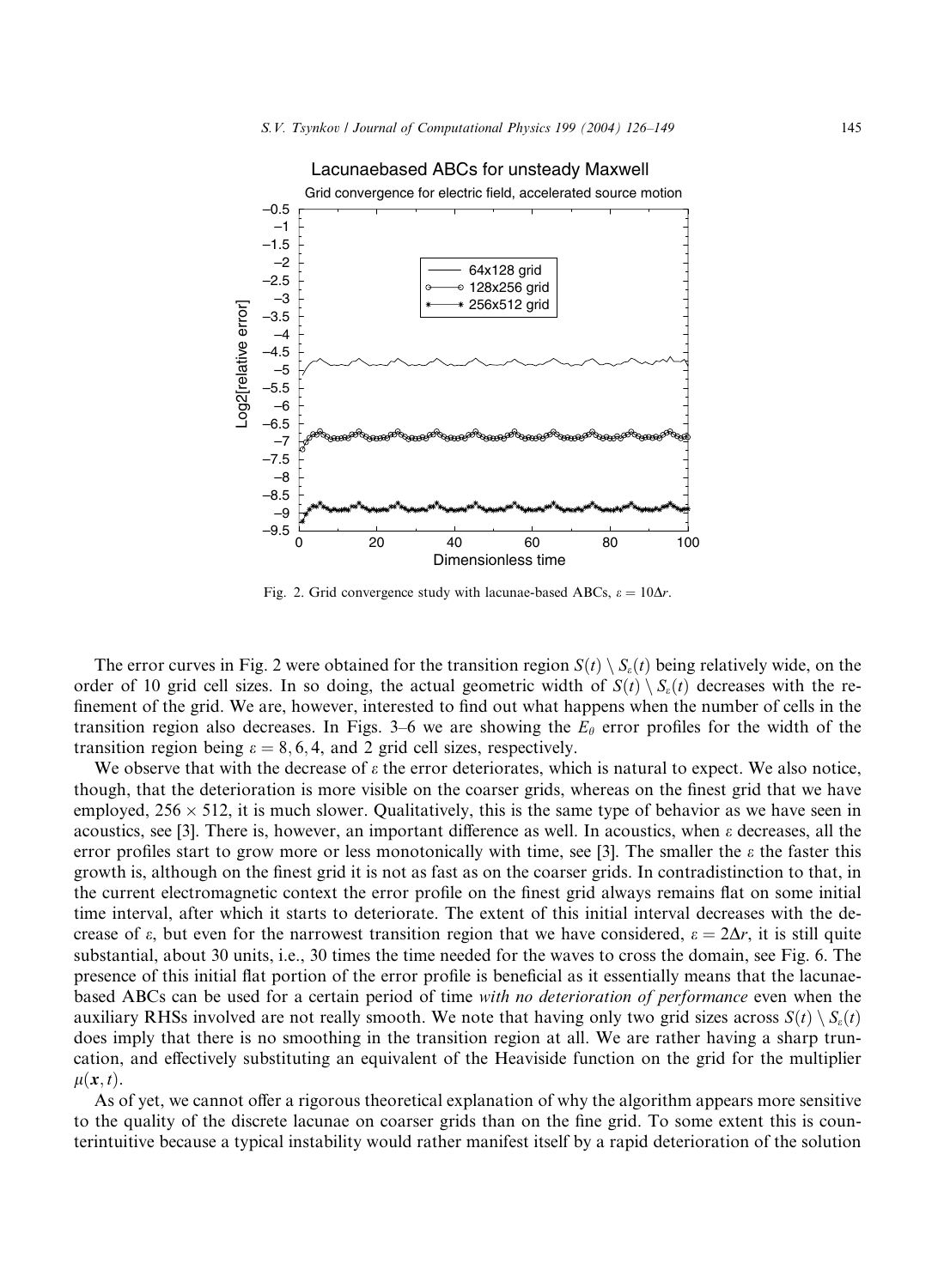

Fig. 3. Grid convergence study with lacunae-based ABCs,  $\varepsilon = 8\Delta r$ .

when the grid is refined. We can only ''speculate'' that the observed behavior has to do with the actual magnitude of those discrete ''tails'' behind the aft fronts of the waves that are due to the ''imperfections'' in the auxiliary sources, and that apparently are still smaller on fine grids. Altogether, this phenomenon is



Fig. 4. Grid convergence study with lacunae-based ABCs,  $\varepsilon = 6\Delta r$ .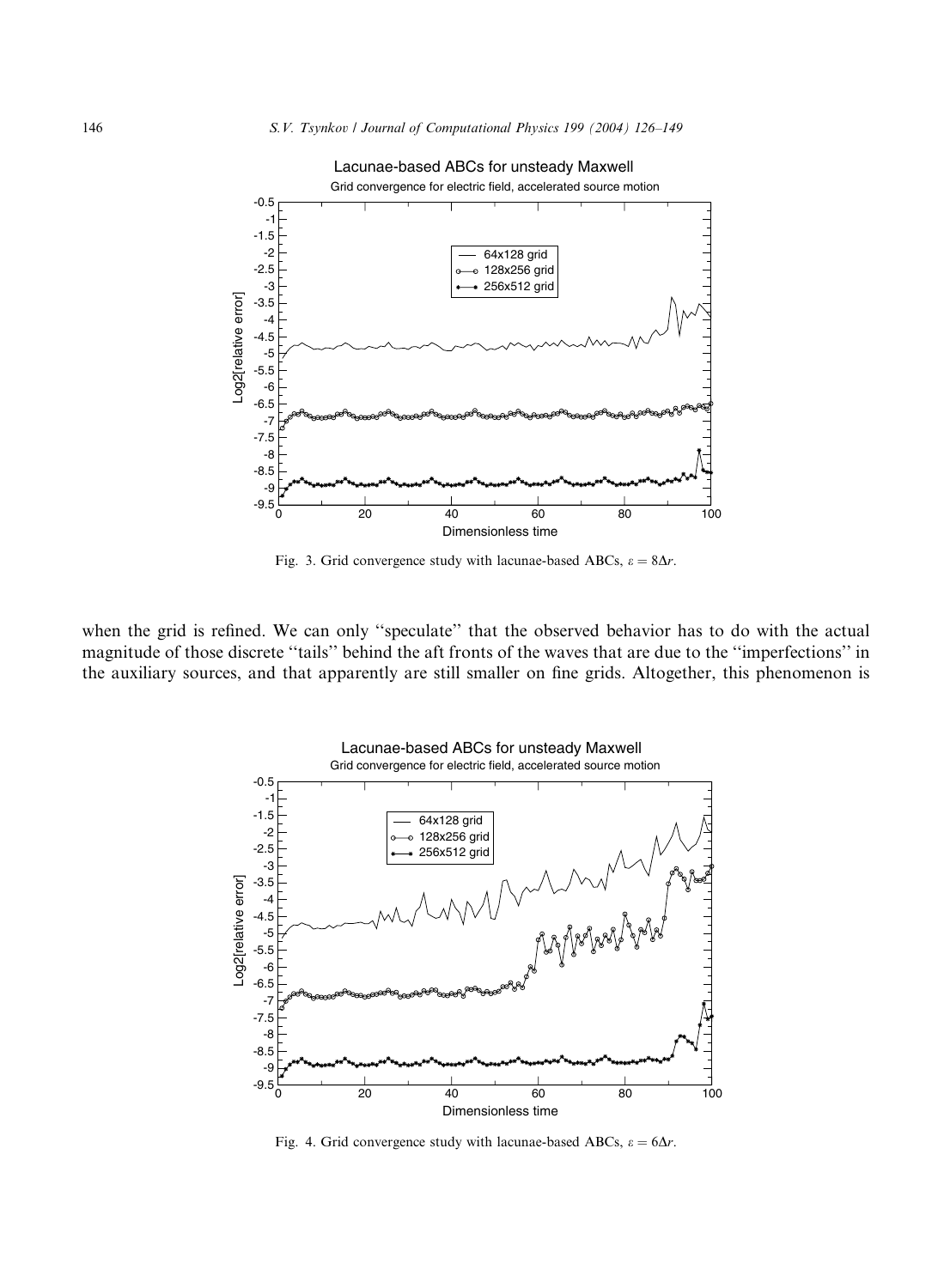

Fig. 5. Grid convergence study with lacunae-based ABCs,  $\varepsilon = 4\Delta r$ .



Fig. 6. Grid convergence study with lacunae-based ABCs,  $\varepsilon = 2\Delta r$ .

certainly advantageous for computations with lacunae-based ABCs, because fine grids are needed for high overall accuracy anyway, and at the same time they will allow to maintain high accuracy of the boundary treatment for longer periods of time.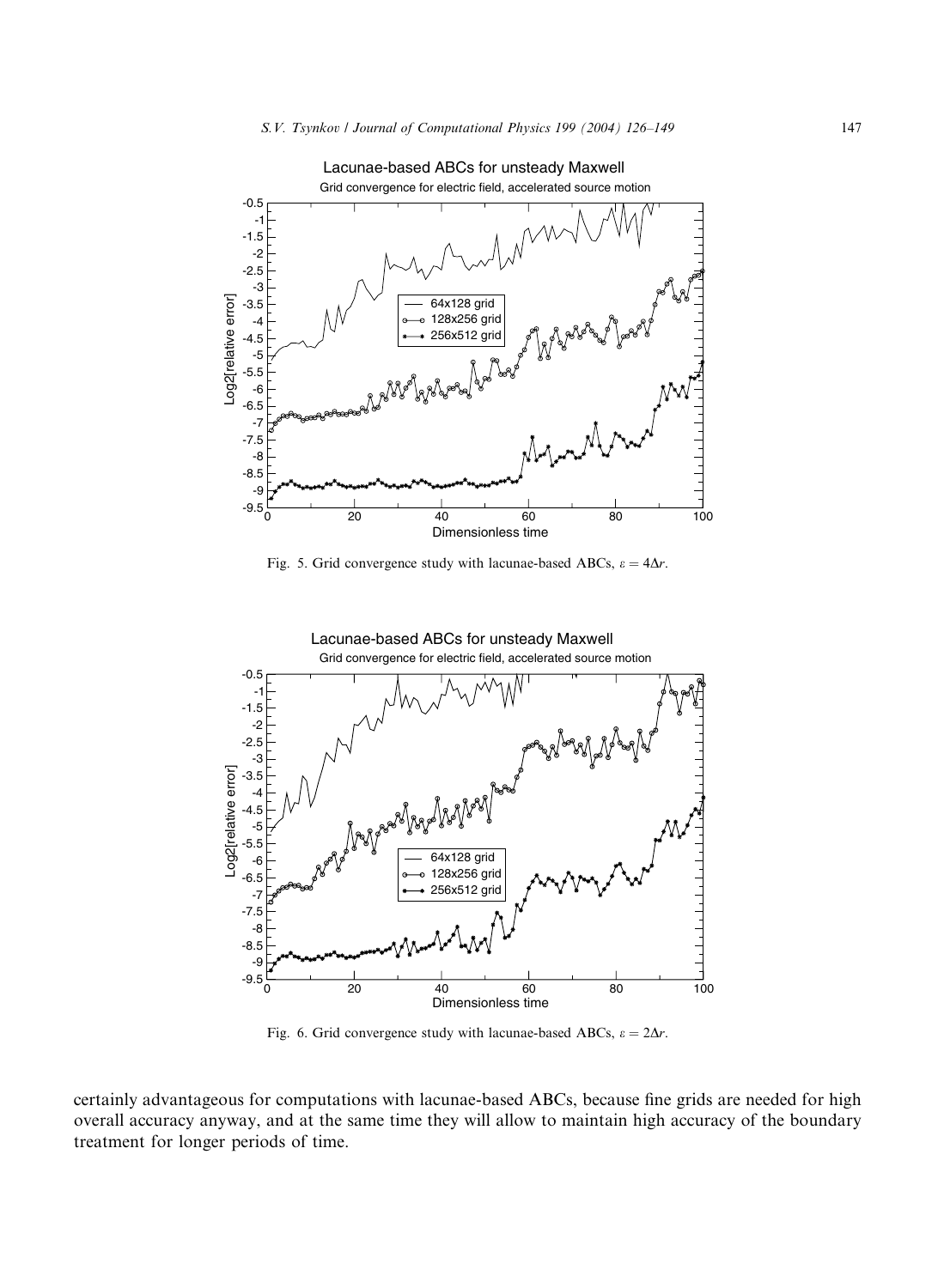# 6. Discussion

We have identified the requirement of continuity of the charges and currents as a key obstacle for applying the previously proposed lacunae-based methods [1–3] to Maxwells equations. We have also been able to show that there are special auxiliary sources – zero charges and solenoidal currents – that satisfy this requirement identically and as such, eliminate the corresponding restrictions. This paves the way toward constructing and testing the algorithm for setting highly accurate global artificial boundary conditions for the computation of time-dependent electromagnetic waves.

In general, the lacunae-based ABCs are obtained directly for the discrete formulation of the problem and can complement any consistent and stable finite-difference scheme. In so doing, neither a rational approximation of non-reflecting kernels [31], nor discretization of the continuous boundary conditions is required. The extent of temporal nonlocality of these ABCs appears fixed and limited, which is not a result of any approximation but rather a direct consequence of the fundamental properties of the solution. The proposed ABCs can handle artificial boundaries of irregular shape on regular grids with no fitting/adaptation needed. Besides, they possess a unique capability of being able to handle boundaries of moving computational domains, including the case of accelerated motion.

In the current paper, we have only built the electromagnetic lacunae-based ABCs for a specially chosen simple setting that involves cylindrically symmetric TM Maxwell's equations. We have also been able to experimentally verify their theoretical design properties on a series of the proof-of-concept computations. Implementation for a more general setting will follow in the forthcoming paper [4].

# **References**

- [1] V.S. Ryaben'kii, S.V. Tsynkov, V.I. Turchaninov, Long-time numerical computation of wave-type solutions driven by moving sources, Appl. Numer. Math. 38 (2001) 187–222.
- [2] V.S. Ryaben'kii, S.V. Tsynkov, V.I. Turchaninov, Global discrete artificial boundary conditions for time-dependent wave propagation, J. Comput. Phys. 174 (2) (2001) 712–758.
- [3] S.V. Tsynkov, Artificial boundary conditions for the numerical simulation of unsteady acoustic waves, J. Comput. Phys. 189 (2) (2003) 626–650.
- [4] S.V. Tsynkov, On the application of lacunae-based methods to Maxwell's equations: Part II (in progress).
- [5] L.D. Landau, E.M. Lifshitz, The Classical Theory of Fields, Pergamon Press, Oxford, 1962.
- [6] P.M. Morse, H. Feshbach, Methods of Theoretical Physics. Parts I and II, McGraw-Hill, Boston, 1953.
- [7] O.A. Ladyzhenskaya, The Mathematical Theory of Viscous Incompressible Fluid, second ed., Gordon and Breach, New York, 1969.
- [8] E.M. Stein, Singular Integrals and Differentiability Properties of Functions, Princeton University Press, Princeton, NJ, 1970.
- [9] A.J. Devaney, Nonuniqueness in the inverse scattering problem, J. Math. Phys. 19 (7) (1978) 1526–1531.
- [10] A.J. Devaney, G.C. Sherman, Nonuniqueness in inverse source and scattering problems, IEEE Trans. Antennas Propag. AP-30 (5) (1982) 1034–1037, see also comments by N.N. Bojarski and those by W.R. Stone, as well as the authors replies, on pages 1037– 1042.
- [11] H.E. Moses, The time-dependent inverse source problem for the acoustic and electromagnetic equations in the one- and threedimensional cases, J. Math. Phys. 25 (6) (1984) 1905–1923.
- [12] H.E. Moses, R.T. Prosser, Initial conditions, sources, and currents for prescribed time-dependent acoustic and electromagnetic fields in three dimensions. I. The inverse initial value problem. Acoustic and electromagnetic ''bullets'', expanding waves, and imploding waves, IEEE Trans. Antennas Propag. 34 (2) (1986) 188–196.
- [13] A.J. Devaney, E. Wolf, Radiating and nonradiating classical current distributions and the fields they generate, Phys. Rev. D 8 (4) (1973) 1044–1047.
- [14] I. Petrowsky, On the diffusion of waves and the lacunas for hyperbolic equations, Matematicheskii Sbornik (Recueil Mathematique) 17 (59) (3) (1945) 289–370.
- [15] V.S. Vladimirov, Equations of Mathematical Physics, Dekker, New York, 1971.
- [16] R. Courant, D. Hilbert, in: Methods of Mathematical Physics, vol. II, Wiley, New York, 1962.
- [17] J. Hadamard, Lectures on Cauchys Problem in Linear Partial Differential Equations, Yale University Press, New Haven, 1923.
- [18] J. Hadamard, Problème de Cauchy, Hermann et cie, Paris, 1932 (in French).